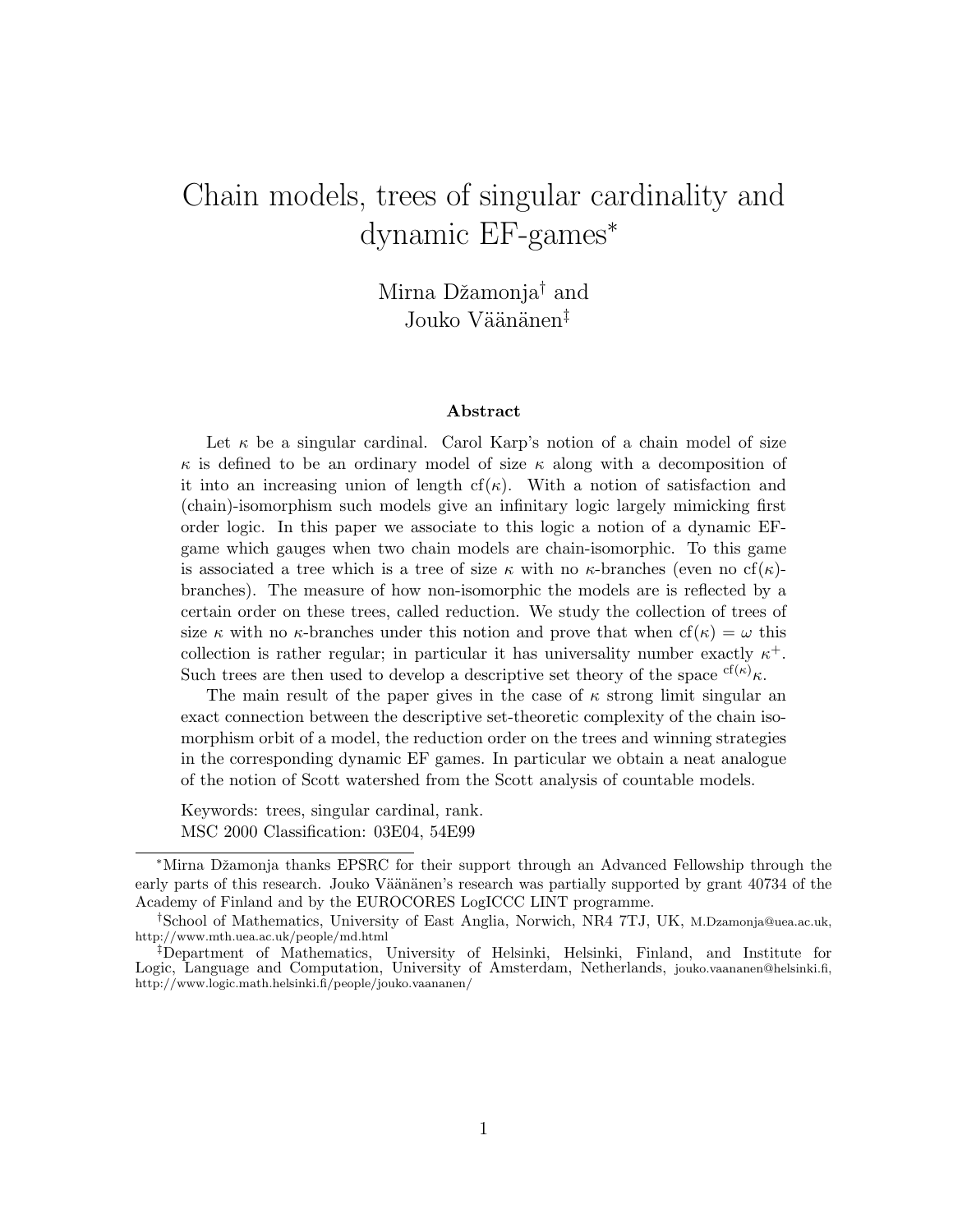### 0 Introduction

We shall work with  $\kappa$  a singular cardinal of countable cofinality, and our interest is in rooted trees of height and cardinality  $\kappa$ . We call such trees  $\kappa$ -Trees (as opposed to the usual  $\kappa$ -trees, which are also required to have levels of size  $\langle \kappa \rangle$ . In particular, we are interested in  $\kappa$ -Trees which in addition do not have  $\kappa$ -branches. We call  $\kappa$ -Trees with this last property *bounded*, otherwise a  $\kappa$ -Tree is said to be *unbounded*. In analogy with the body of knowledge which is available about  $\lambda$ -Trees for  $\lambda$  regular (see [ToV $\ddot{\text{a}}$ ]) we study the class of bounded  $\kappa$ -Trees under the natural notion of reduction, which is simply a strict-order preserving function from one tree to another.

Let us now explain how these considerations have arisen in the context of model theory and descriptive set theory.

A relational structure of size  $\lambda$  can be considered as an element of  $2^{\lambda}$ , which is an insight going back to 1930s, in particular to C. Kuratowski and A. Tarski [KuTa]. This insight was first exploited in the context of countable models. To understand the classification of such models up to isomorphism Ehrenfeucht [Eh], building on the work of Fraüssé  $[Fr1]$ ,  $[Fr2]$ , introduced a game now known as the EF game. There is an even older method of classification, using the fact that for two fixed countable models the set of all isomorphisms between them is  $F_{\delta\sigma}$ , and hence the set of pairs of models that are non-isomorphic is co-analytic. It therefore can be covered by  $\aleph_1$  many Borel sets, by the covering theorem of Lusin-Sierpinski [LuSi]. In fact, the main content of the Ehrenfeucht-Fraïssé Theorem (see e.g.  $[ChKe]$ ) is that this set,

$$
\{(A, B) : A, B \text{ countable models and } \exists f : A \cong B\}
$$

is the same set as the set of pairs  $(A, B)$  of countable models for which II has a winning strategy in the EF game. By Dana Scott's analysis in the 1960s [Sc] the latter can be seen as the intersection of  $\aleph_1$  Borel sets arising from ranking the EF game by the countable ordinals. This analysis made it possible to attach to each pair  $(A, B)$  of non-isomorphic countable models a rank, called Scott watershed  $S(A, B)$ , which in this case is an ordinal  $\alpha < \omega_1$ . The rank can be thought of as a clock in the following sense: during the EF game the Nonisomorphism player I has to at every stage go down this clock, starting at  $\alpha$  itself, and a condition of winning for I is that he has not run out of time before the actual nonisomorphism has been exposed. This game is called the dynamic EF game of rank  $\alpha + 1$  and denoted by  $EFD_{\alpha+1}$  (the notation comes from [Vä2]). The fact that  $S(A, B) = \alpha + 1$  means that II wins  $EFD_{\alpha}$  (and hence  $EFD_{\beta}$  for any  $\beta < \alpha$ ), while I wins  $EFD_{\alpha+1}$  (and hence  $EFD_{\beta}$  for any  $\beta > \alpha$ ).

For uncountable models, say of size  $\aleph_1$ , one can generalise the Ehrenfeucht-Fraüssé Theorem by considering games of length  $\omega_1$ . One is then tempted to find the corresponding notion of the Scott watershed. It turns out that it is no longer enough to use the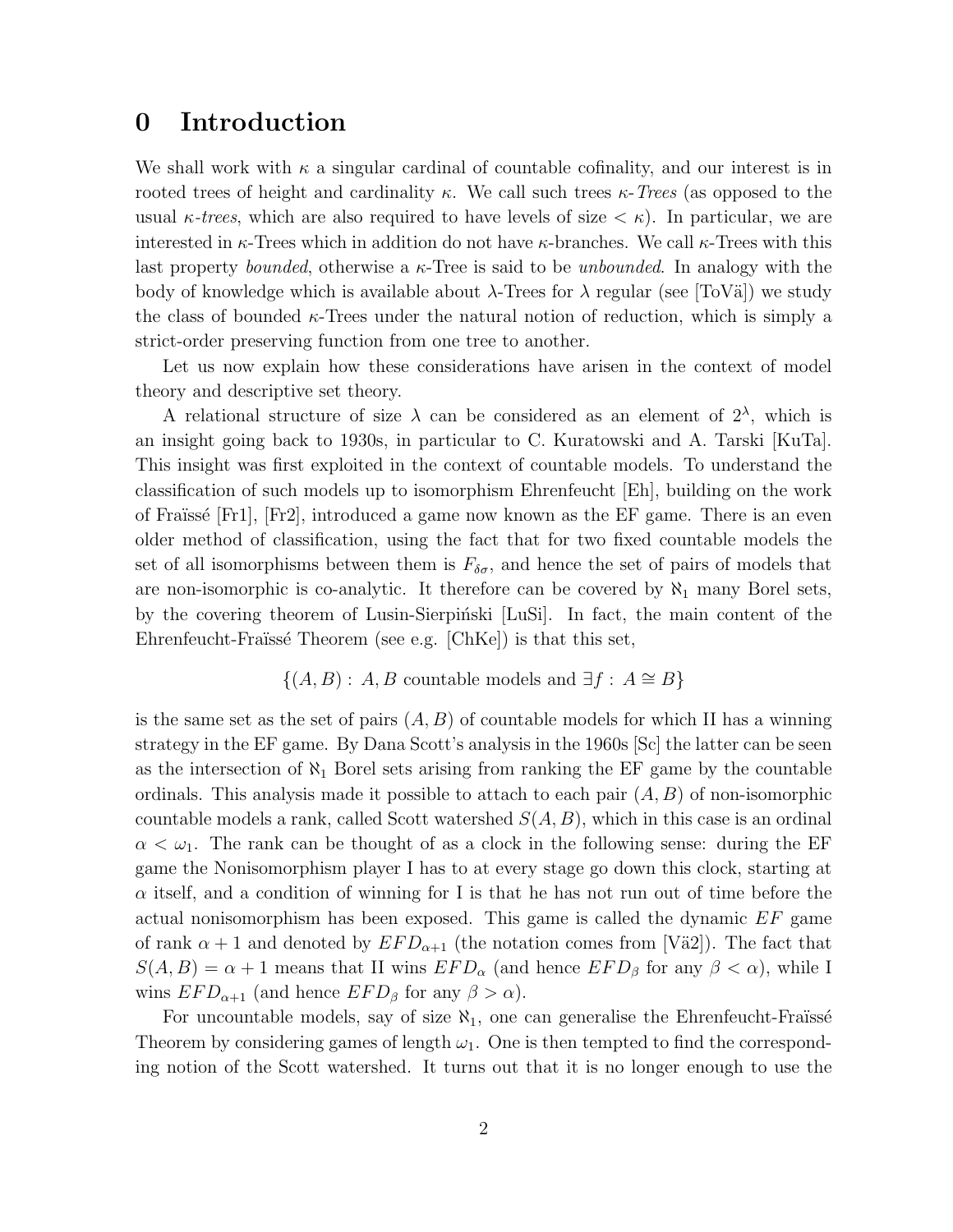ordinals, as the game is transfinite. The right notion this time is that of a tree of size  $\aleph_1$  with no uncountable branches. The class  $\mathcal{T}_{\aleph_1}$  of these trees is ordered by *reductions*, which are strict order-preserving functions. We denote the existence of a reduction from T to T' by  $T \leq T'$ . Furthermore, we write  $T < T'$  if both  $T \leq T'$  and  $T' \nleq T$ . If  $T \leq T'$ then it is easier for II to win  $EFD_T$  than  $EFD_{T'}$ . Respectively, if  $T \leq T'$  then it is easier for I to win  $EFD_{T'}$  than  $EFD_T$ . Finally, if II wins  $EFD_T$  and I wins  $EFD_{T'}$ , then one can prove  $T < T'$ . This approach was gradually developed in Helsinki in the 1980s, culminating in the paper  $[HyV\ddot{a}]$  where the general theory was established, and in particular it was shown that the analogue of the Scott watershed exists also in the uncountable case. Naturally, the importance of  $(\mathcal{T}_{\aleph_1}, \leq)$  in this context led to a systematic study of its structural properties (e.g. [MeVä], [ToVä]). Descriptive set theory of the space  $2^{\omega_1}$  based on  $\mathcal{T}_{\aleph_1}$  (see again [MeVä]) was subsequently developed. The theory of  $(\mathcal{T}_{\lambda}, \leq)$  for  $\lambda$  successor of regular is also quite known, although it is not completely parallel to that of  $(\mathcal{T}_{\aleph_1}, \leq)$ -see [Vä2]. Juha Oikkonen [Oi] proved in 1991 a covering theorem for a certain infinite quantifier infinitary logic, using trees of singular cardinality. In this paper we develop the structure theory of  $(\mathcal{T}_{\kappa}, \leq)$  for  $\kappa$  singular, concentrating especially on  $\kappa$  of countable cofinality.

When we move to such cardinals new possibilities open up. Let us look at the infinitary logic  $L_{\kappa\kappa}$ , assuming that  $\kappa$  is singular of cofinality  $\omega$ . Starting with Carol Karp's Ph.D. thesis in 1959 and in later work (see [Ka]) Karp and others showed that one can develop model theory of  $L_{\kappa\kappa}$  based on the concept of a *chain model*. This was further developed by Michael Makkai [Mak]. A chain model<sup>1</sup> is an ordinary model  $A$ equipped with a presentation of A as a union of a chain  $A_0 \subseteq A_1 \dots \subseteq A_n \subseteq \dots$  for  $n < \omega$ . The chain is not assumed to be elementary. Let us denote such a system as  $(A_n)$ . The point of chain models is the following modification of the truth definition of  $L_{\kappa\kappa}$ 

$$
(A_n) \models \exists \bar{x} \varphi(\bar{x}) \iff \text{there are } n < \omega \text{ and } \bar{a} \in A_n \text{ with } A \models \varphi(\bar{a}), \tag{1}
$$

where  $\bar{x}$  is a sequence of length  $\lt \kappa$ . If we restrict to chain models, the model theory of  $L_{\kappa\kappa}$  is very much like that of  $L_{\omega_1\omega}$ . The fundamental observation of Karp was that the proof of the Completeness Theorem of  $L_{\omega_1\omega}$  using consistency properties works fine when we have infinite homogeneous strings of quantifiers if we modify truth definition as above in (1). Thus we can also prove undefinability of well order, Craig Interpolation Theorem, Beth Definability Theorem, etc. None of these theorems is true for the classical  $L_{\kappa\kappa}$ logic, by the work of Gostanian and Hrbaček ([GoHr]) and Malitz ([Mal]). A discussion involving many of these developments can be found in  $|V\ddot{a}1|$ . Our paper can be seen as an extension of Scott's analysis of countable models to chain models of size  $\kappa$ . This possibility was announced by C. Karp in [Ka]. Most likely this promising direction would have been continued by her had it not been for her premature death.

<sup>&</sup>lt;sup>1</sup>This is the definition used by C. Karp. We use a somewhat different language, see Definition 1.2.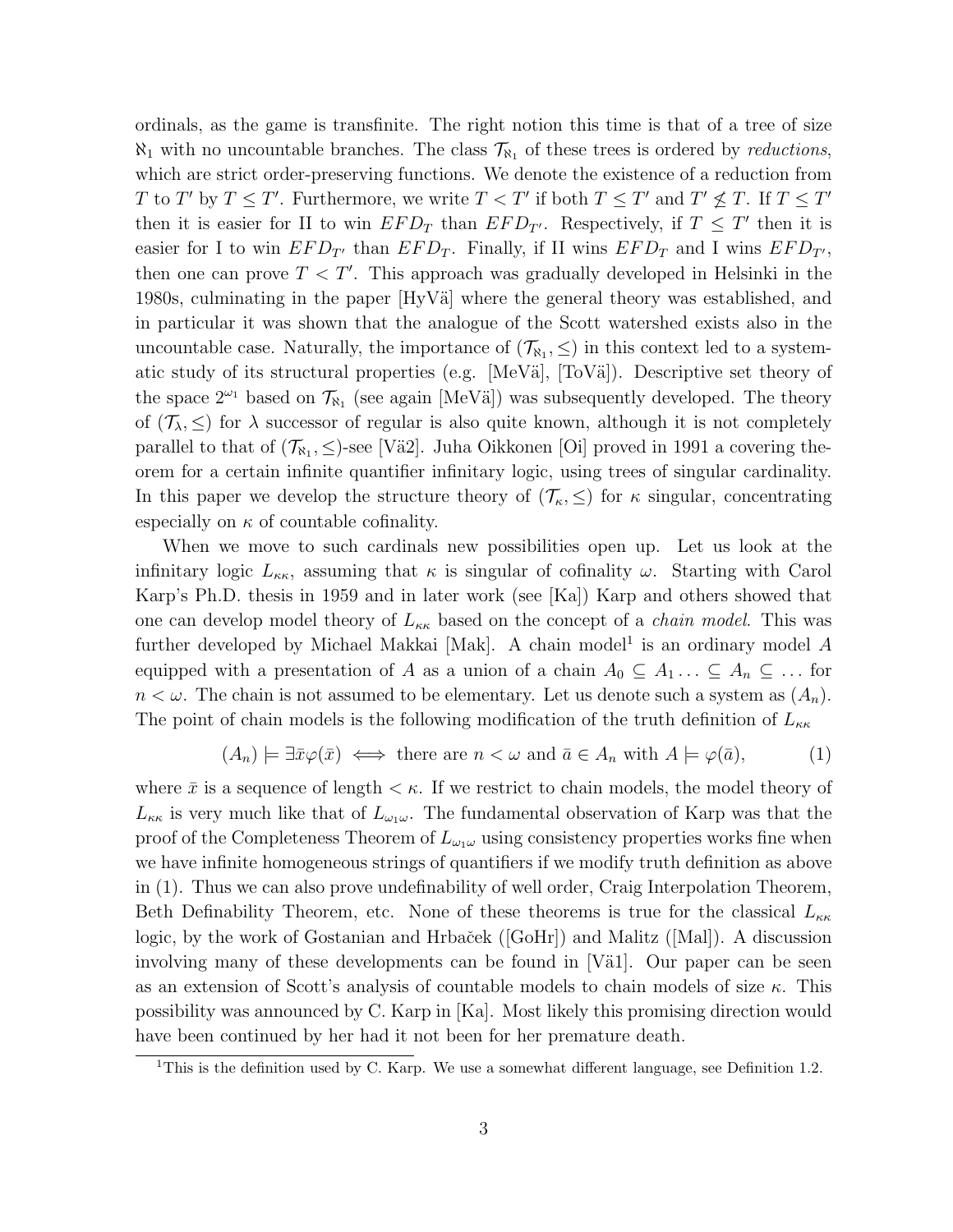There are several natural version of EF game for (chain) models of a singular cardinality  $\kappa$ . We show in Section 1 that the relevant clock trees of these games are trees of height  $\kappa$  without  $\kappa$ -branches. Thus to understand the Scott watershed phenomenon an investigation of the order of such trees under reduction is called for. This is what we set out to accomplish in this paper.

We shall show that  $\kappa$ -Trees for  $\kappa$  as above have properties that make them rather similar to ordinals. The reason for this is that there is a natural notion of rank. Using this notion we can for example show that the universality number of unbounded  $\kappa$ -Trees under reduction is just  $\kappa^+$ , and that within each rank in  $[1, \kappa^+)$  it is  $\omega$ . This is in sharp contrast with the situation of  $\lambda$ -Trees where  $\lambda$  is a regular cardinal. For example for  $\lambda = \omega_1$  Mekler and Väänänen [MeVä] have established that the universality number for λ-Trees cannot be computed in ZFC.

Another insight of [MeVä] is the use of  $\omega_1$ -Trees in the descriptive set theory in  $\omega_1$ . In analogy with that we consider Section 7 the descriptive set theory of  ${}^{cf(\kappa)}\kappa$  for  $\kappa$ singular strong limit. We present a covering theorem for  $\Pi_1^1$  subsets of the topological space  $\theta_{\kappa}$  where  $\theta = cf(\kappa)$  and  $\kappa$  is singular strong limit. This result was inspired by a theorem of Juha Oikkonen [Oi] from 1991 who proved a covering theorem for an infinitary logic. Our covering theorem and that one from  $[MeVä]$  are obtained by using a corresponding class of trees, in our case the  $\kappa$ -Trees which we studied in the rest of the paper.

Our notation is standard, in particular,  $h_T(t)$  denotes the height of an element t in a tree T. The order on T is denoted by  $\leq_T$ . If T is clear from the context we may omit it. A tree is said to be *normal* if for any  $t \neq t'$  of a limit height, we have  $\{s : s \leq T t\} \neq \{s : s \leq T t'\}.$  Level  $\alpha$  of T is denoted by  $\text{lev}_{\alpha}(T)$ . If  $t \in T$  then  $T[\geq t]$ is the set  $\{s \in T : s \ge t\}$  equipped with the order inherited from T. The following is a crucial definition:

**Definition 0.1** A reduction from a tree T into a tree T' is a function  $f: T \to T'$  such that whenever  $x <_T y$  in T, then  $f(x) <'_T f(y)$ . If there is such a reduction we write  $T \leq T'$ .

We shall also make use of the following operator  $\sigma^2$  defined on the class of trees:

**Definition 0.2** If T is a tree then  $\sigma T$  is the tree whose elements are strictly  $\langle \tau \rangle$ increasing sequences of the elements of  $T$ , ordered by end extension.

The importance of this operator is that it is easily checked that there is no reduction from  $\sigma T$  into T.

<sup>&</sup>lt;sup>2</sup>The definition of  $\sigma$  comes from Kurepa's work on Souslin's hypothesis, see [ToVä] for more.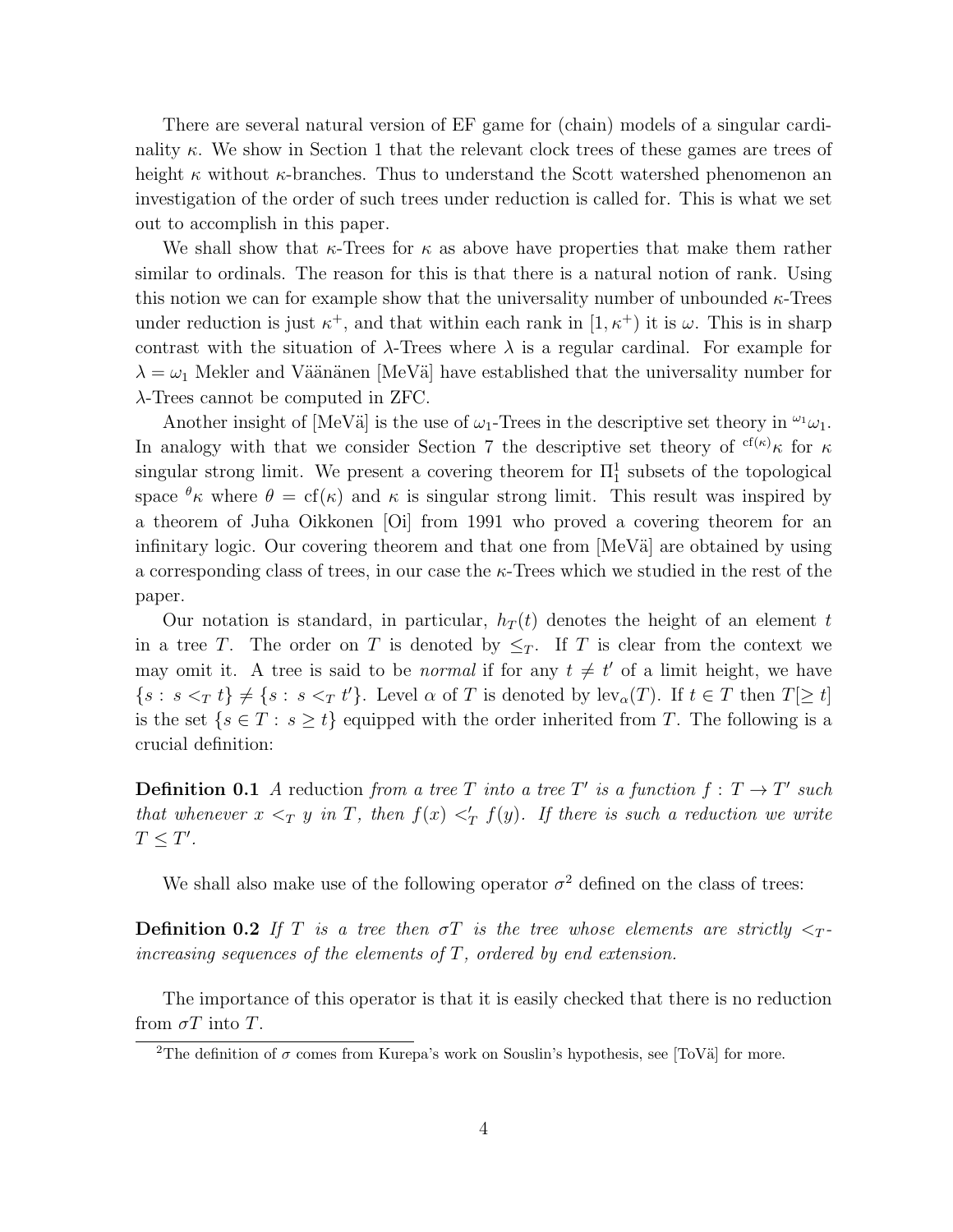Most of the trees we consider in this paper will have size and height  $\kappa$  for some fixed cardinal  $\kappa$ , with no restriction on the size of the levels of the tree. We call such trees  $\kappa$ -Trees, to be distinguished from the usual  $\kappa$ -trees whose levels are also required to have size  $\lt$  κ. A κ-Tree is said to be *bounded* if it does not have a branch of length κ. A  $\kappa$ -Tree that has no branches of length  $\mu$  is called a  $(\kappa, \mu)$ -Tree.

The paper is organised as follows. In section 1 we show how  $\kappa$ -Trees and games involving them arise naturally in the context of C. Karp's chain models. In section 2 we introduce a rank operation and show that it characterizes bounded  $\kappa$ -Trees, and then we introduce a game characterisation of ranks. In section 3 we introduce various operations on trees which will allow us to study the structure of the class of  $\kappa$ -Trees. In §4 we consider how one can relate the known results about universality of trees at uncountable regular  $\theta$ , say at  $\theta = \aleph_1$ , to singular cardinals of that cofinality. This shows that the ZFC results we obtain later in §5 for cofinality  $\omega$  must be special to that cofinality. In §5 we obtain these ZFC results, allowing us the exact calculation of the universality number of the class of  $\kappa$ -Trees, even within any given rank. In section 6 we consider the problem of the existence of incomparable trees. Finally, in section 7 we give the promised descriptive set-theory results for the space  ${}^{cf(\kappa)}\kappa$  for  $\kappa$  singular strong limit, and we finish by giving a theorem which in the case of such cardinals connects all of the mentioned notions, giving an exact connection between chain isomorphisms, descriptive set-theoretic complexity and the generalised EF games and trees.

### 1 Chain models and  $\kappa$ -Trees

To show how  $\kappa$ -Trees and games involving them arise naturally in the context chain models, we first review the case of ordinary models. Recall the notion of the Scott watershed from the Introduction.

Let  $\kappa$  be an infinite cardinal. The original EF game, denoted  $EF_{\kappa}(A, B)$ , for models A and B of size  $\kappa$  is as follows: players play elements of  $A \cup B$  for  $\kappa$  rounds, and at each round II plays in the model in which I did not play at that round. II wins this game if the end result is a partial isomorphism between A and B. Obviously,  $A \cong B$  iff II has a winning strategy in  $EF_{\kappa}(A, B)$ . Suppose that in addition to the models A and B we are given a tree T. The dynamical version  $EFD_T(A, B)$  of  $E F<sub>\kappa</sub>(A, B)$  is defined by requiring the player I to have the extra task of moving up the tree  $T$  at every move, and if he runs out of the space to move, he loses.

Let  $\tau$  be the strategy of I in which he systematically lists elements of  $A \cup B$ . Let  $S_1$  be the tree of plays of II against  $\tau$  where she has not lost yet. Let  $K_1$  be the tree of winning strategies of II in shorter versions of  $EF_{\kappa}(A, B)$  where we limit the length of the game to be an ordinal  $\lt \kappa$ . The ordering of the strategies of  $K_1$  is canonical: a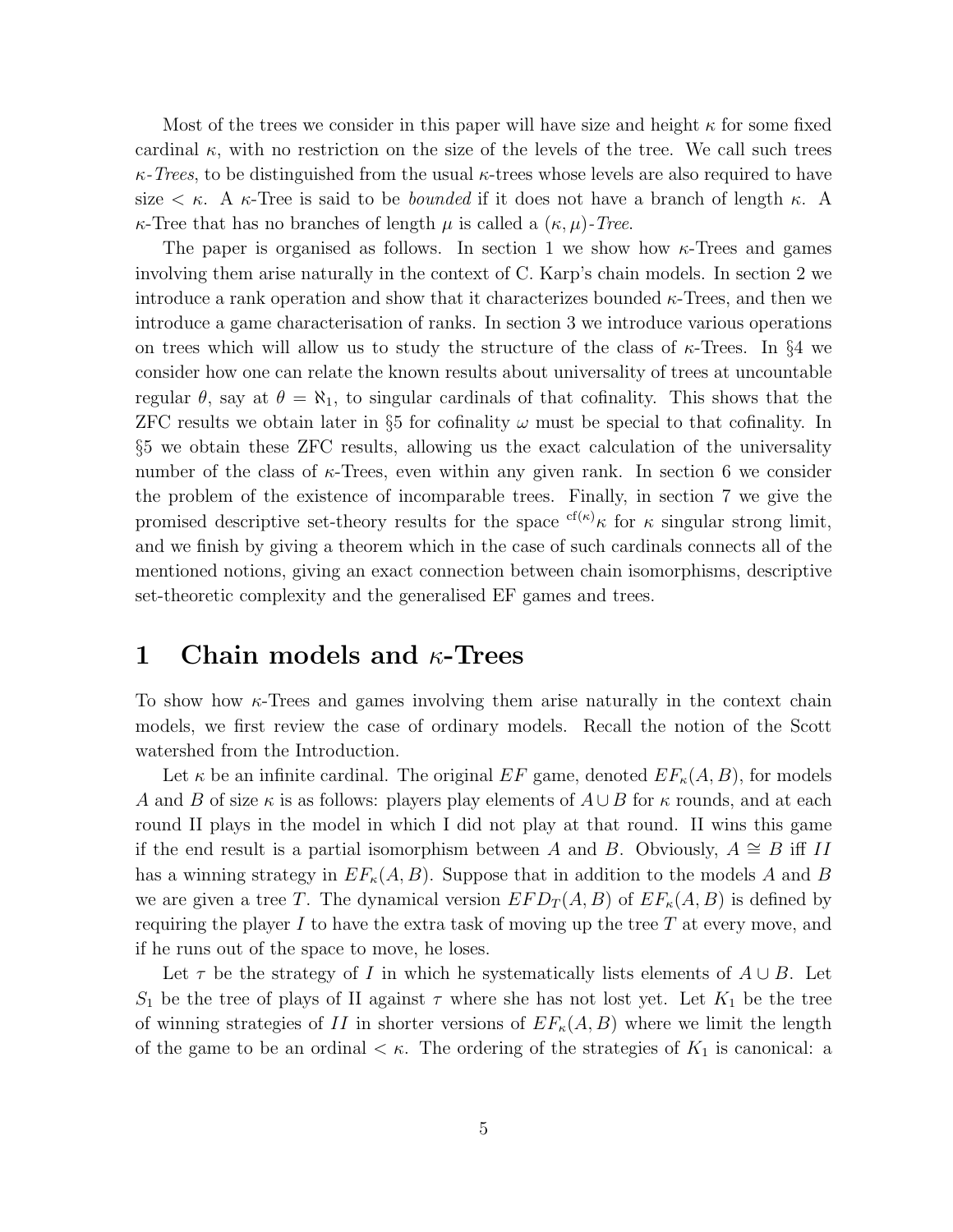strategy  $\rho$  precedes another strategy  $\rho'$  if  $\rho$  is the restriction of  $\rho'$  to the length of the game in  $\rho$ .

**Lemma 1.1** Assume that  $\kappa$  is a cardinal and A, B are models. Then  $K_1 \leq S_1$ . If  $A \not\cong B$ then the trees  $S_1$  and  $K_1$  do not have  $\kappa$ -branches, and  $K_1 \leq S_1$ . Moreover, in this case II wins  $EFD_{K_1}(A, B)$  and I wins  $EFD_{\sigma S_1}(A, B)$ .

**Proof.** If  $\rho \in K_1$ , define  $f(\rho)$  to be the result of applying  $\rho$  to  $\tau$ - i.e. both players play their strategies. The result is in  $S_1$ . Clearly this function is increasing. Thus  $K_1 \leq S_1$ . It is an immediate consequence of  $A \not\cong B$  that  $S_1$  and  $K_1$  do not have  $\kappa$ -branches. The reason why II wins  $EFD_{K_1}(A, B)$  is that the moves of I in  $K_1$  reveal longer and longer strategies that II can use against I. The reason why I wins  $EFD_{\sigma S_1}(A, B)$  is that he can submit the sequence of previous moves of II as his moves in the tree  $\sigma S_1$ .

So we have found upper  $(\sigma S_1)$  and lower  $(K_1)$  bounds for a Scott watershed. Our cardinal number  $\kappa$  can be also singular. However, the trees  $S_1$  and  $K_1$  need not be of cardinality  $\kappa$ . All we can say is that  $|S_1| \leq \kappa^{\kappa}$  and  $|K_1| \leq \kappa^{\kappa^{k}}$ , and so in the case of singular cardinal  $\kappa$  no cardinal arithmetic assumption may assure us that these trees have size  $\kappa$ .

We shall now modify the above EF game to take into account further information about the models  $A$  and  $B$ . The further information is that the models are built up from a chain of smaller models.

**Definition 1.2** A chain model (of length  $\mu$ ) consists of a model A and a decomposition  $\langle A_\alpha: \alpha<\mu\rangle$ . It is assumed that  $A=\bigcup_{\alpha<\mu}A_\alpha$ , and that  $\langle A_\alpha: \alpha<\mu\rangle$  is an increasing sequence of models satisfying  $|A_{\alpha}| < |A|$ . A chain isomorphism between A and B is an isomorphism  $f: A \to B$  such that for all  $\alpha$  the image of  $A_{\alpha}$  is contained in some  $B_{\beta}$ and, conversely, the preimage of any  $B_{\alpha}$  is contained in some  $A_{\beta}$ . If there is a chain isomorphism between A and B we write  $A \cong_{chain} A$ .

The original language used by Karp to study chain models did not involve trees as clocks, however we can now show that chain models lend themselves to an analysis using exactly the  $\kappa$ -Trees as considered in this paper.

The most obvious EF game for *chain* models A and B of size  $\kappa$  is the following: The players play elements of  $A \cup B$  for  $\kappa$  rounds. At any given moment all the played elements have to be contained in some  $A_{\alpha} \cup B_{\alpha}$ . This game is denoted by  $EF_{\kappa}^{c}(A, B)$ , and the respective dynamical version by  $EFD_T^c(A, B)$ . II wins this game if the end result is a partial chain isomorphism between A and B. Obviously,  $A \cong_{\text{chain}} B$  iff II has a winning strategy in  $EF_{\kappa}^c(A, B)$ . Let  $\tau$  be the strategy of I in which he systematically lists elements of  $A_{\alpha} \cup B_{\alpha}$  for each  $\alpha$ , smaller values of  $\alpha$  before the larger values. Similarly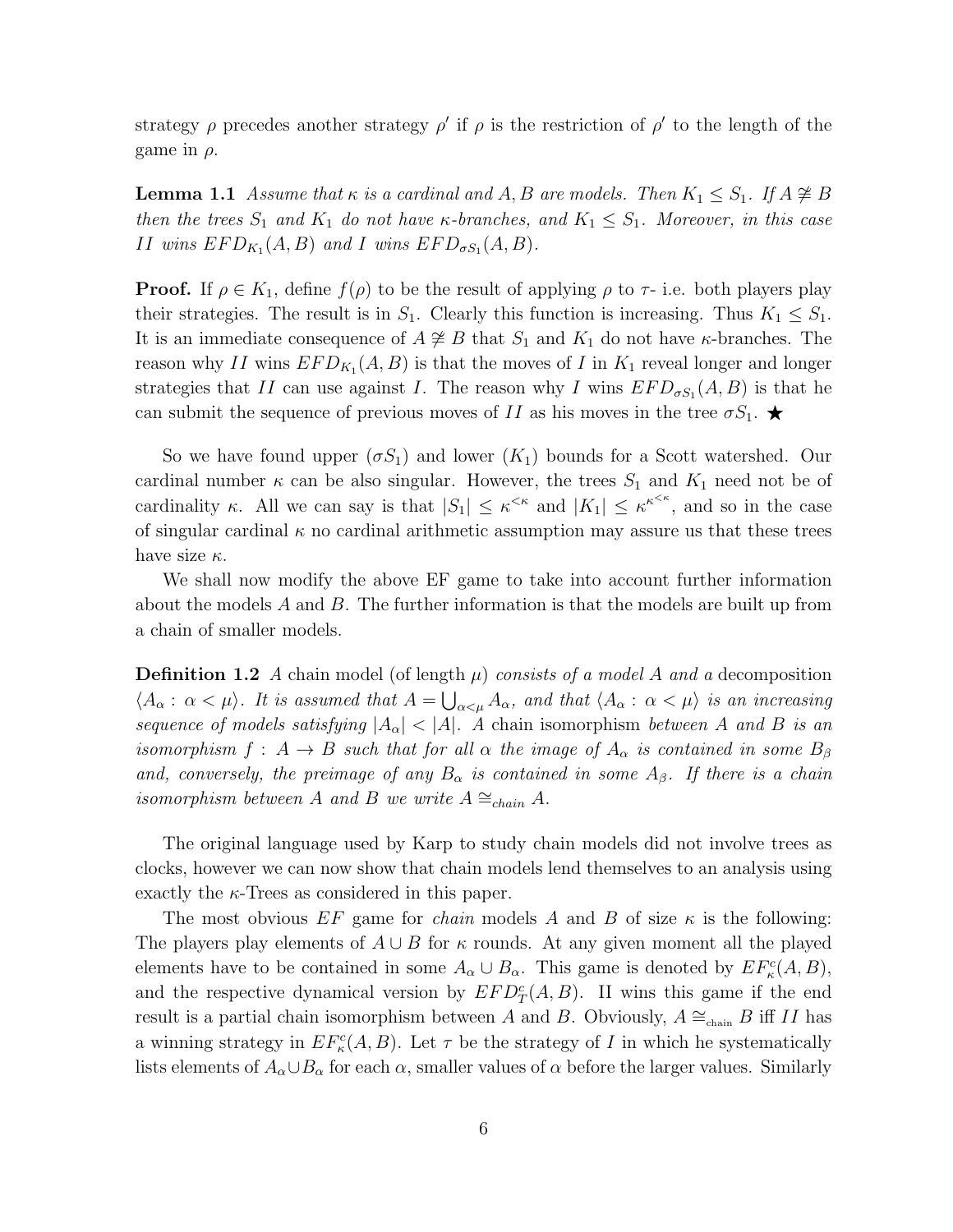to the way  $S_1$  was defined, let  $S_2$  be the tree of plays of II against  $\tau$  where she has not lost yet. Also, let  $K_2$  be again the tree of winning strategies of  $II$  in shorter versions of  $EF_{\kappa}^{c}(A, B)$  where we limit the length of the game to be an ordinal  $\lt \kappa$ . It is again easy to see, as in Lemma 1.1, that I wins  $EFD_{\sigma S_2}^c(A, B)$ , II wins the game  $EFD_{K_2}^c(A, B)$ , and  $K_2 \leq S_2$ . The trees  $S_2$  and  $K_2$  do not have κ-branches, if we assume  $A \ncong_{\text{chain}} B$ . The difference to the previous game is that now, if we assume that  $\kappa$  is a strong limit,  $|\sigma S_2| \leq \kappa$  and  $|K_2| \leq \kappa$ , so these are  $\kappa$ -Trees. Such trees are the topic of Sections 2-6.

The EF game for models A and B of size  $\kappa$ , needed to prove  $L_{\infty\kappa}$ -elementary equivalence in the classical sense is the following: players play sequences of elements of  $A \cup B$  for  $ω$  steps. The sequences have to be shorter than  $κ$ . This game is denoted by  $EF_\omega^{<κ}(A, B)$ , and the respective dynamic version by  $EFD_T^{<\kappa}(A, B)$ . II wins this game if the end result is a partial isomorphism between A and B. Player  $II$  has a winning strategy in  $EF^{<\kappa}_{\omega}(A, B)$  if and only if the models A and B satisfy (in the classical sense) the same  $L_{\infty\kappa}$ -sentences, in symbols  $A \equiv_{\infty\kappa} B$ . Note that II having a winning strategy in  $EF_{\omega}^{\leq \kappa}(A, B)$  is not a guarantee for the isomorphism of A and B (see [NaSt]). In this respect the games  $EF_{\kappa}(A, B)$  and  $EF_{\kappa}^c(A, B)$  are "better". Assuming  $A \neq_{\infty \kappa} B$ , there is a minimal  $\alpha < (\kappa^{\leq \kappa})^+$  such that I wins  $EFD_{\sigma T}^{\leq \kappa}(A, B)$ , where T is the tree of descending sequences of elements of  $\alpha$ . By determinacy then II wins  $EFD_T^{\leq \kappa}(A, B)$ . In this case  $|T| \leq \kappa^{\leq \kappa}$ , so T is a  $(\kappa^{\leq \kappa}, \omega)$ -Tree.

Finally, the EF game for chain models A and B of size  $\kappa$  and length  $\mu$ , needed to prove their  $L_{\infty}$ -elementary equivalence as chain models (in the sense of (1)) is the following: players play sequences of length  $\lt \kappa$  of elements of A or B for  $\mu$  steps. The sequences have to be contained in some  $A_{\alpha} \cup B_{\alpha}$ . This game is denoted by  $EF^{c,<\kappa}_{\mu}(A, B)$ and the respective dynamic version by  $EFD_T^{c,<\kappa}(A, B)$ . II wins this game if the end result is a partial chain isomorphism between  $A$  and  $B$ . Player  $II$  has a winning strategy in  $EF_{\mu}^{c,<\kappa}(A,B)$  if and only if A and B are chain isomorphic. Moreover, if  $\mu = \omega$ , then both are equivalent to the models A and B satisfying (in the sense of  $(1)$ ) the same  $L_{\infty\kappa}$ -sentences. Note the difference to the game  $EF_{\omega}^{\leq\kappa}(A, B)$  in the case  $\mu = \omega$ . This difference is the whole point of chain models.

Let  $\tau$  be a strategy of I in  $EFD_{\mu}^{c,<\kappa}(A, B)$  in which he lists during his move number  $\alpha = \nu + 2n < \mu$ ,  $\nu = \bigcup \nu$ , all elements of  $A_{\nu+n} \setminus \bigcup_{\beta < \nu+n} A_{\beta}$ , and during move number  $\alpha = \nu + 2n + 1 < \mu$ ,  $\nu = \bigcup \nu$ , all elements of  $B_{\nu+n} \setminus \bigcup_{\beta < \nu+n} B_{\beta}$ . Let  $S_4$  be again the tree of plays of II against  $\tau$  where she has not lost yet. Let  $K_4$  be again the tree of winning strategies of II in shorter versions of  $E F^{c,<\kappa}_{\mu}(A, B)$  where we limit the length of the game to be an ordinal  $\lt \mu$ . It is again easy to see that I wins  $EFD_{\sigma S_4}^{c,<\kappa}(A, B)$ , II wins the game  $EFD_{K_4}^{c,<\kappa}(A, B)$ , and  $K_4 \leq S_4$ . The trees  $S_4$  and  $K_4$  do not have branches of length  $\mu$  if  $A \not\cong_{\text{chain}} B$ . If, moreover,  $\kappa$  is a strong limit, then  $|\sigma S_4| \leq \kappa$  and  $|K_4| \leq \kappa$ . So these are  $\kappa$ -Trees, but in fact more: they do not even have branches of length  $\mu$ . So they are  $(\kappa, \mu)$ -Trees. Such trees are the topic of Section 7. In the particular case when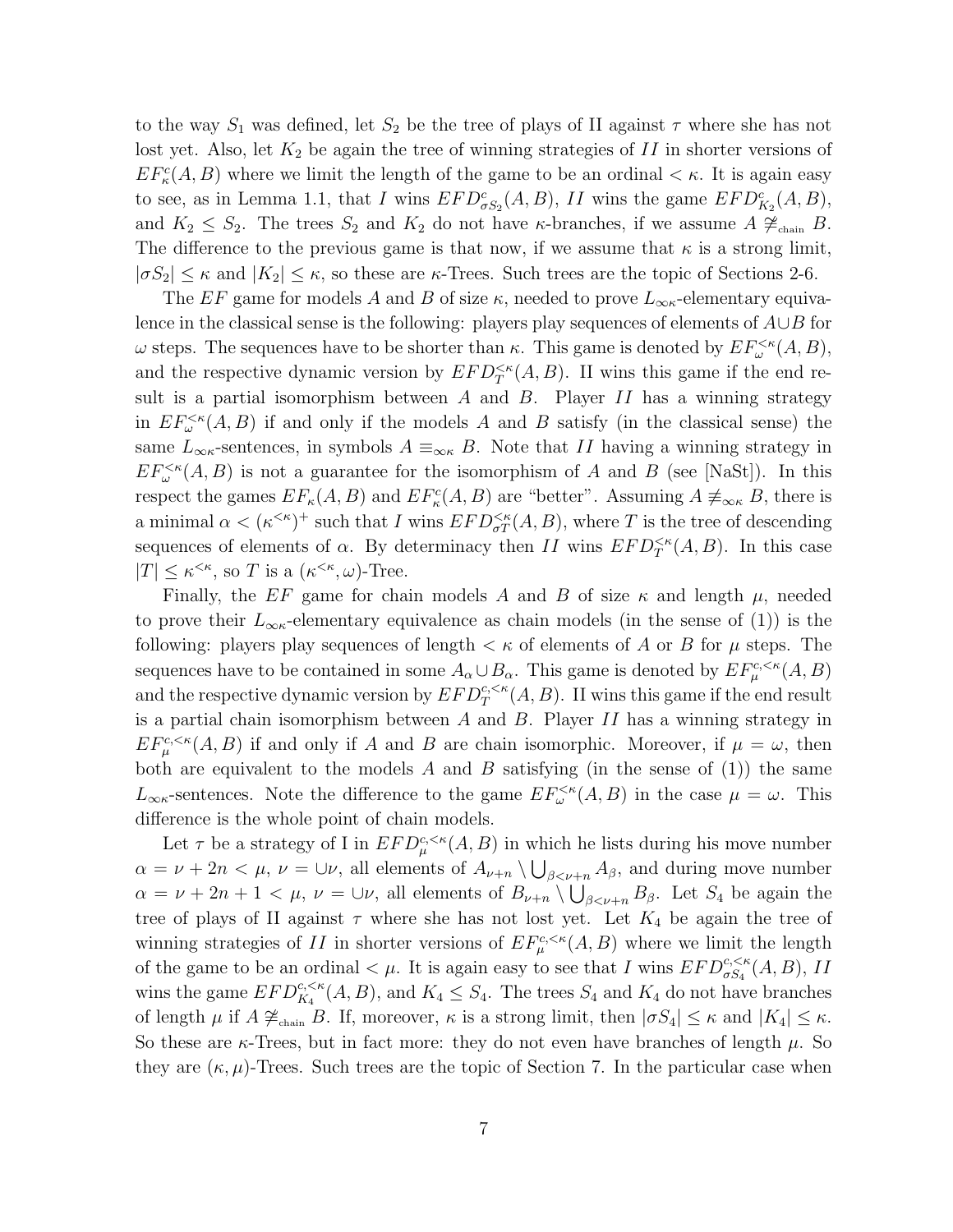$\mu = \omega$ , trees  $S_4$  and  $K_4$  are well-founded and bireducible, so without loss of generality  $S_4 = K_4$  and  $\sigma S_4$  is the Scott watershed of  $(A, B)$ .

In conclusion, the investigation of Scott watersheds for models of cardinality  $\kappa$  has led us to study the order of trees without  $\kappa$ -branches. In the case of chain models of cardinality  $\kappa$  singular strong limit of cofinality  $\omega$ , the relevant trees are moreover  $\kappa$ -Trees.

For the rest of the paper, unless stated otherwise, let  $\kappa$  be a singular cardinal of cofinality  $\omega$  and T a  $\kappa$ -Tree. We also fix an increasing sequence  $\langle \kappa_n : n < \omega \rangle$  of regular cardinals converging to  $\kappa$ .

### 2 Ranks and Games

In this section we introduce a rank operation and show that it characterizes bounded  $\kappa$ -Trees.

**Definition 2.1** For  $t \in T$  let  $\rho_T(t) = \rho(t)$  be defined by recursion on  $\alpha$  as follows:  $\rho(t) \geq 0$  for any  $t \in T$ ;

 $\rho(t) \geq \alpha$  iff for all  $\beta < \alpha$  and  $n < \omega$  there is  $t' \geq t$  such that  $h(t') \geq \kappa_n$  and  $\rho(t') \geq \beta$ .

**Example 2.2** Note that  $\rho(t) \geq 1$  iff t has extensions of unbounded height in κ. Let F be the "fan", namely a tree with a single root with  $\omega$  maximal branches where each two only intersect at the root, and where there is one branch of length  $\kappa_n$  for each n. Then F is a  $\kappa$ -Tree, and one can verify that  $\rho(F) = 1$ .

Some basic properties of the rank function are given by the following

**Claim 2.3** 1. If  $t \leq t'$  and  $\rho(t') \geq \alpha$ , then  $\rho(t) \geq \alpha$ .

- 2. If  $\delta$  is a limit ordinal and  $\rho(t) \geq \alpha$  for all  $\alpha < \delta$ , then  $\rho(t) \geq \delta$ .
- 3. Suppose that  $f: T \to T'$  is a reduction between  $\kappa$ -Trees, and  $\rho_T(t) \geq \alpha$ . Then  $\rho_{T'}(f(t)) > \alpha$ .
- 4. The truth of  $\varphi(t) \geq \alpha'$  does not depend on the choice of the sequence  $\bar{\kappa} = \langle \kappa_n : n < \omega \rangle$ .

**Proof.** (4) Suppose that  $\bar{\kappa}' = \langle \kappa'_n : n < \omega \rangle$  is another sequence with supremum  $\kappa$ , and define  $\rho'$  in the same way as  $\rho$  but using  $\bar{\kappa}'$  in place of  $\bar{\kappa}$ . We show by induction on  $\alpha$ that for any  $t \in T$ ,  $\rho(t) \geq \alpha$  iff  $\rho'(t) \geq \alpha$ .

Suppose that  $\rho(t) \geq \alpha$  and let  $n < \omega$  and  $\beta < \alpha$ . Let  $m < \omega$  such that  $\kappa_m \geq \kappa'_n$ . Hence there is  $t' \geq t$  with  $h(t') \geq \kappa_m$  and such that  $\rho(t') \geq \beta$ . By the inductive assumption we also have  $\rho'(t') \geq \beta$ . This shows that  $\rho'(t) \geq \alpha$ , and the other direction is symmetric.  $\bigstar_{2.3}$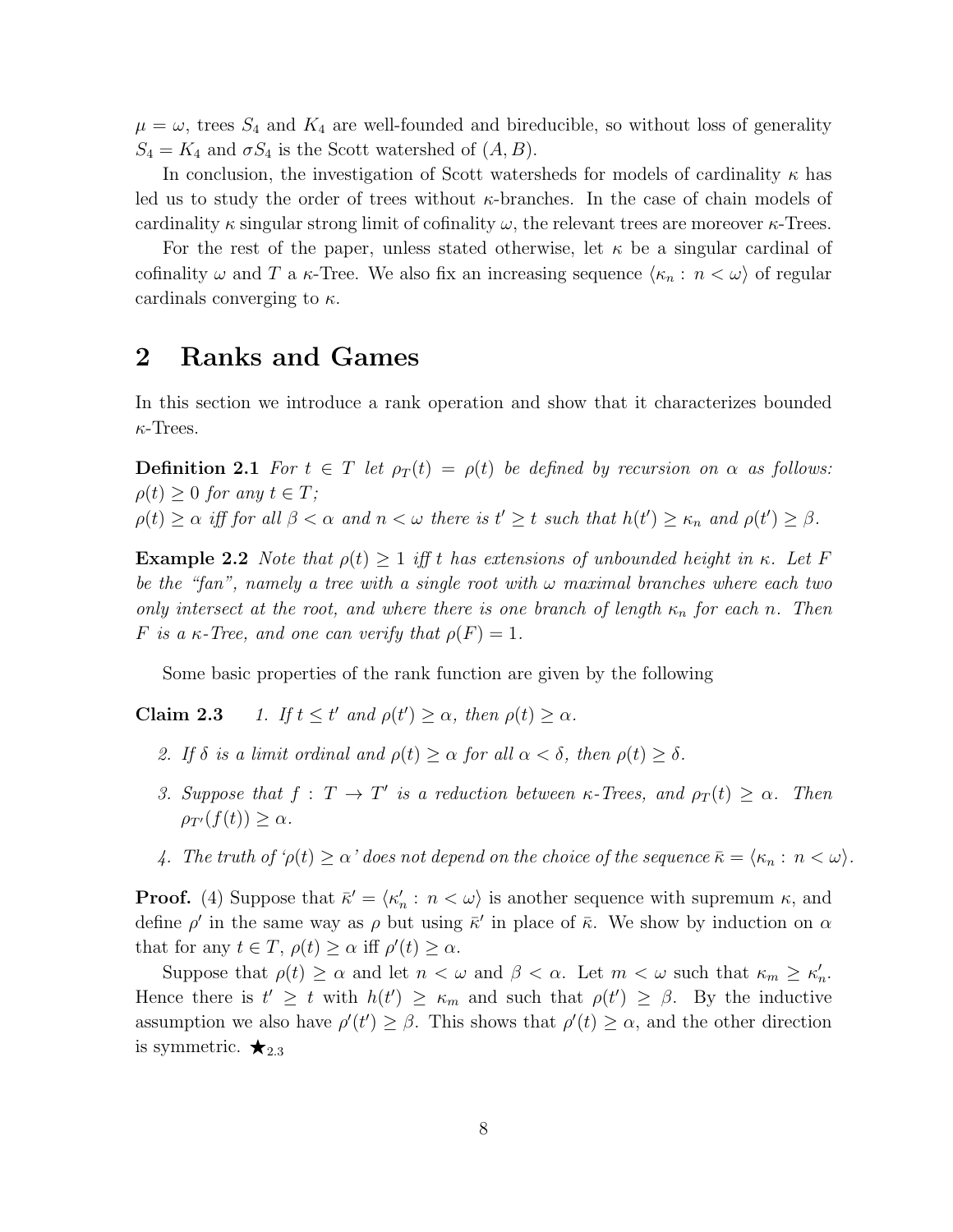**Definition 2.4** For any  $t \in T$  if there is  $\alpha$  such that  $\rho(t) \geq \alpha$  but not  $\rho(t) \geq \alpha + 1$ , we say that  $\rho(t) = \alpha$ . We let  $\rho(T) = \rho(t^*)$ , where  $t^*$  is the root of T. It follows from Claim 2.3(1) that if  $t \leq t'$  then  $\rho(t) \geq \rho(t')$ .

The point of the rank operation is that it characterises bounded trees, in the following sense:

**Theorem 2.5** T is bounded iff  $\rho(T) < \kappa^+$ .

**Proof.** In the forward direction, we use the following

**Claim 2.6** Suppose that  $t \in T$  and  $\rho(t) \geq \kappa^+$ , while  $n < \omega$ . Then there is  $t' \geq t$  such that  $\rho(t') \geq \kappa^+$  and  $h(t') \geq \kappa_n$ .

**Proof.** Suppose otherwise, so for every  $t' \geq t$  of height  $\geq \kappa_n$  we have  $\rho(t') < \kappa^+$ . Therefore  $\rho(t) \le \sup_{t \ge t, h(t) \ge \kappa_n} \rho(t) < \kappa^+$ , which is a contradiction.  $\bigstar_{2.6}$ 

So if  $\rho(t^*) \geq \kappa^+$ , we could use Claim 2.6 to build a branch  $t^* = t_0 \leq t_1 \leq t_2 \dots$  such that for each *n* we have  $\rho(t_{n+1}) \geq \kappa^+$  and  $h(t_{n+1}) \geq \kappa_n$ . Any maximal branch containing this branch must be a  $\kappa$ -branch in T, which is a contradiction.

In the other direction, suppose that we had a  $\kappa$ -branch in T and show by induction on  $\alpha \leq \kappa^+$  that  $\rho(t^*) \geq \alpha$ . Let  $t_0 \leq t_1 \leq t_2 \dots$  be such that  $h(t_n) \geq \kappa_n$ - such a sequence exists by the assumption. The nontrivial case is that  $\alpha = \beta + 1$ . The inductive hypothesis is that for all  $n, \rho(t_n) \geq \beta$ . The choice of  $t_n$ 's shows that in fact for all  $n$  we have  $\rho(t_n) \geq \alpha$ , so  $\rho(t^*) \geq \alpha$ .  $\bigstar_{2.5}$ 

**Corollary 2.7** Suppose that  $T, T'$  are bounded  $\kappa$ -Trees and  $T \leq T'$ . Then  $\rho(T) \leq \rho(T')$ .

**Proof.** By Theorem 2.5 and Claim 2.3(3).  $\star_{2.7}$ 

It follows from Lemma 2.5 that in a bounded  $\kappa$ -Tree there is for every t the first n such that t does not have an extension  $t' \geq t$  of height  $\geq \kappa_n$  and satisfying  $\rho(t') \geq \rho(t)$ . We denote this n by  $n_T(t)$  or  $n(t)$  if T is clear from the context.

**Claim 2.8** Suppose that T is a bounded  $\kappa$ -Tree and  $t \leq_T t'$  satisfy  $\rho(t) = \rho(t')$ . Then  $n(t) \geq n(t')$ .

**Proof.** t does not have an extension  $t''$  of height  $\geq \kappa_{n(t)}$  satisfying  $\rho(t'') \geq \rho(t)$ , so certainly t' does not have such an extension. Therefore  $n(t') \leq n(t)$ .  $\bigstar_{2.8}$ 

We introduce a game that can be used to characterise the rank of bounded trees.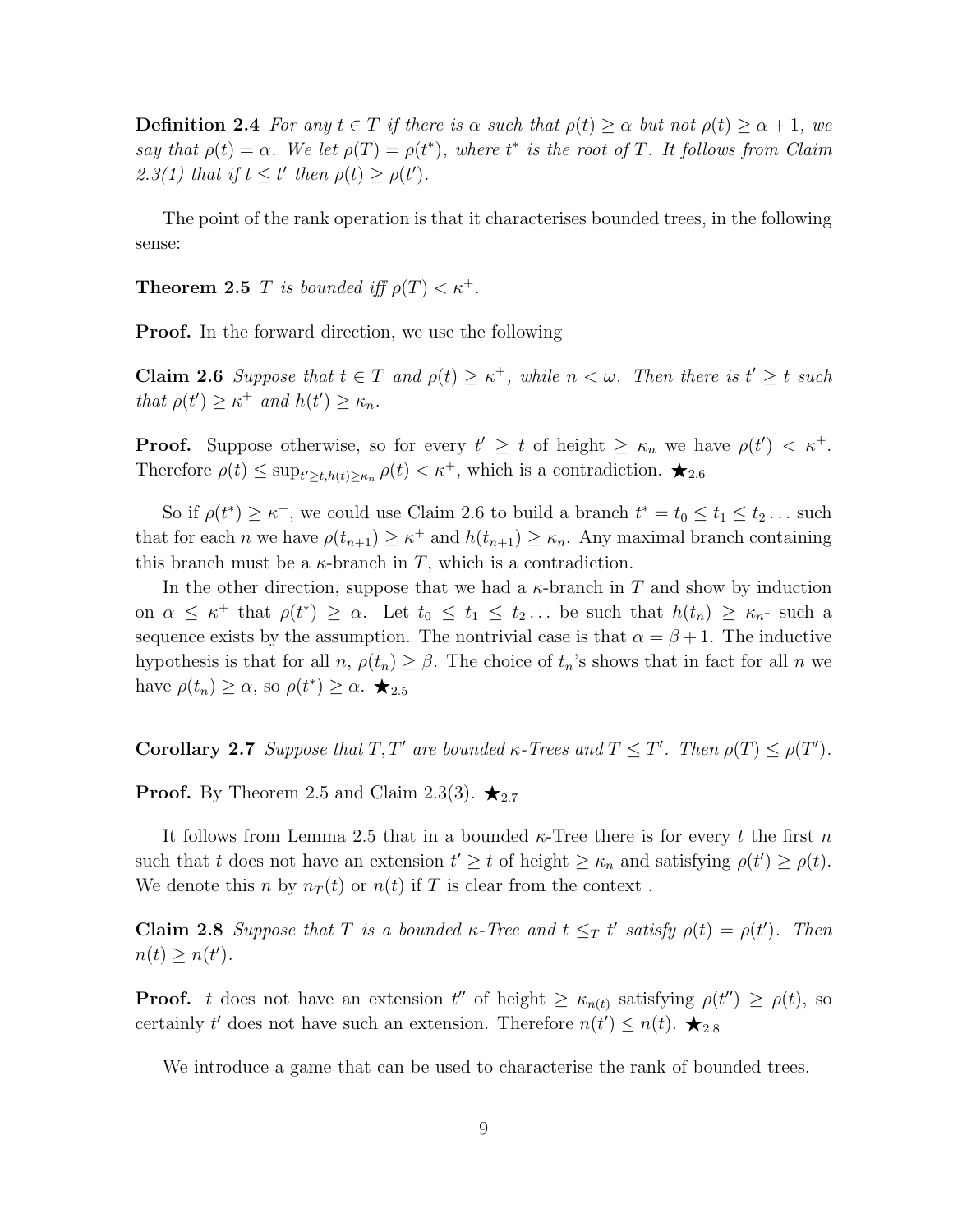**Definition 2.9** Let T be a  $\kappa$ -Tree and let  $t_0 \in T$ . Game  $\Gamma_T(t_0)$  is defined as follows. Two players I and II play and I commences by  $n_0 < \omega$  and  $\beta_0 < \kappa^+$ , II replies by  $t \geq t_0$ of height at least  $\kappa_{n_0}$ . I chooses  $n_1 \geq n_0$  and  $\beta_1 < \beta_0$ , II replies by  $t_1 \geq t$  of height at least  $\kappa_{n_1}$  etc. The game continues until either of the players can no longer play according to these rules. The winner is the player who played the last move.

We define  $\Gamma_T(\alpha, t_0)$  for  $\alpha < \kappa^+$  similarly but we require  $\beta_0 < \alpha$ .

Note that the above games are determined, because they only involve finitely many moves.

**Claim 2.10** If T is a  $\kappa$ -Tree with root  $t^*$  then  $\rho(T) \ge \alpha$  iff II has a winning strategy in  $\Gamma_T(\alpha) \stackrel{\text{def}}{=} \Gamma_T(\alpha, t^*).$ 

**Proof.** In the forward direction, let II respond to any  $(n_m, \beta_m)$  by an extension of  $t_m$  of height at least  $\kappa_{n_m}$  and rank at least  $\beta_m$ - which is possible by the definition of the rank.

For the other direction, suppose that  $\beta < \alpha$  and n are given and that there is no  $t \in T$  with  $\rho(t) \geq \beta$  and  $h(t) \geq \kappa_n$ . Let  $\beta_0$  be the first for which there is such n, and let  $n_0 = n_T(t)$ , i.e. it is the first n with this property for  $\beta = \beta_0$ . Start a play of  $\Gamma_T(\alpha)$ by letting I move with  $(n_0, \beta_0)$ . Because II has a winning strategy, this strategy must respond with  $t \in T$  with  $h(t) \geq \kappa_{n_0}$ . However, it must be that  $\rho_T(t) < \beta_0$ , so let  $\beta_1 < \beta_0$ be the first for which there is no  $t_1 \geq t$  of rank  $\geq \beta_1$  and let  $n_1 = n_T(t)$ . Therefore  $n_1 \geq n_0$ . Let I play  $(n_1, \beta_1)$ . Since II is playing according to the winning strategy, the play can never stop at a move for II. However, the choice of  $(n_k, \beta_k)$  guarantees that I can respond to each move of II, therefore obtaining an infinite decreasing sequence  $\langle \beta_k : k < \omega \rangle$  of ordinals. Contradiction. Therefore  $\rho(T) \ge \alpha$ .  $\bigstar_{2.10}$ 

**Corollary 2.11** If  $T \leq T'$  are  $\kappa$ -Trees and  $\alpha < \kappa^+$  then II wins  $\Gamma_{T'}(\alpha) \implies \Pi$  wins  $\Gamma_T(\alpha)$ .

**Proof.** By Corollary 2.7 and Claim 2.10.  $\star_{2.11}$ 

**Theorem 2.12** If T is a  $\kappa$ -Tree with root  $t^*$  then it has a  $\kappa$ -branch iff II can win all  $\Gamma_T(\alpha, t^*)$  for  $\alpha < \kappa^+$ .

**Proof.** In the forward direction, any  $\kappa$ -Tree with a  $\kappa$ -branch satisfies  $\rho(t^*) \geq \kappa^+$ , and therefore the conclusion follows from Claim 2.10.

In the backwards direction, again by Claim 2.10 we conclude  $\rho(t^*) \geq \kappa^+$  and hence T cannot be bounded.  $\bigstar_{2.12}$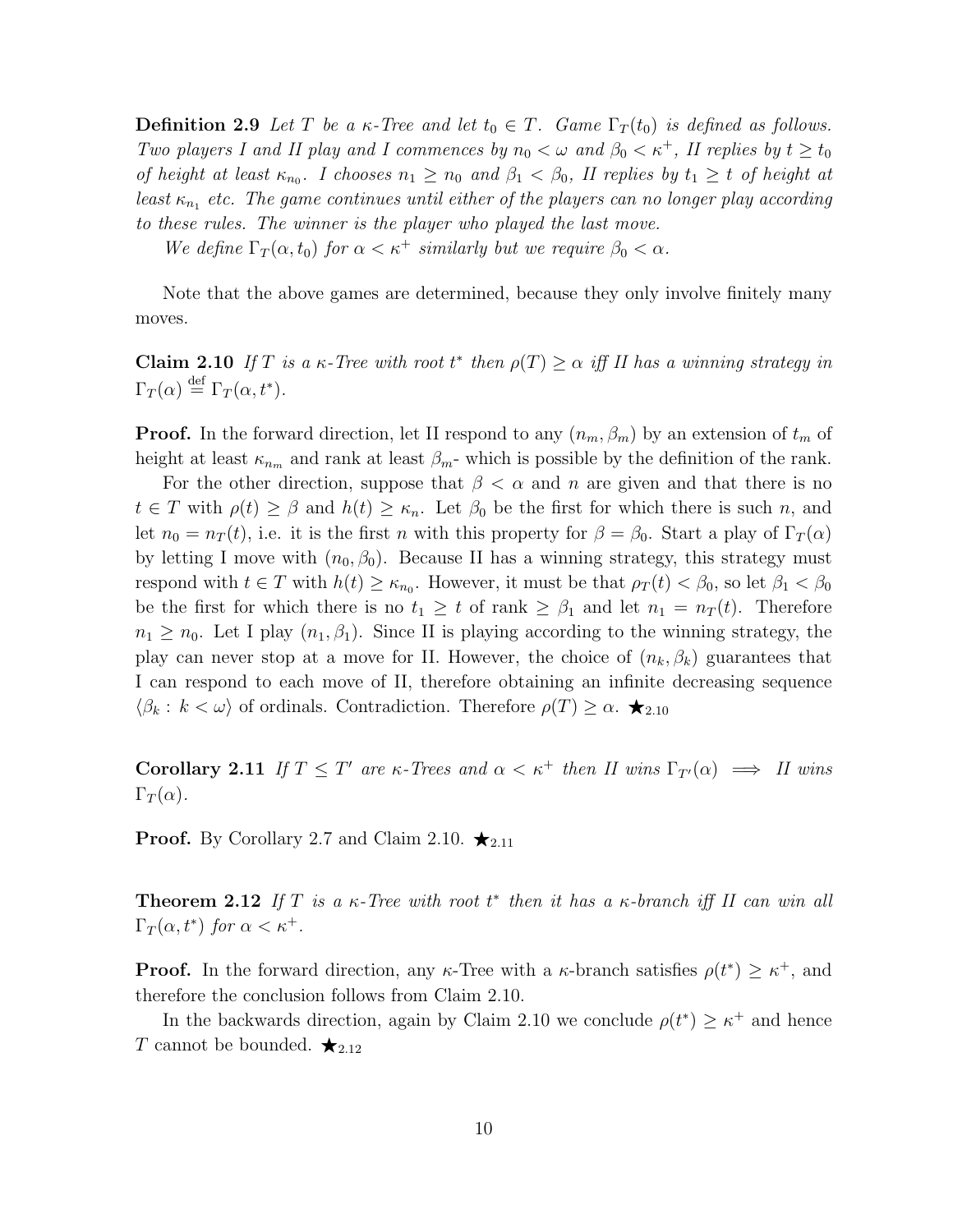### 3 Operations on  $\kappa$ -Trees

In this section we introduce various operations on trees which will allow us to study bounded trees of a given rank. A reader interested directly in structure results about the class of  $\kappa$ -Trees may skip this section and use it as a reference.

Notation 3.1 If T is a tree and  $t \in T$  we let  $T[\geq t]$  stand for  $\{s \in T : s \geq t\}$  with the order induced by T.

#### 3.1 Topping

This operation is used to construct from a given tree a tree of the same rank with a long stem. It will be useful when considering the universality problem within a rank.

**Definition 3.2** Suppose that T is a bounded  $\kappa$ -Tree and  $\gamma < \kappa$ . Let  $T_{|\gamma|}$  be the tree obtained by taking a stem of length  $\gamma$  and putting a disjoint copy of T on top of it. Formally,  $T_{[\gamma]}$  is  $({0} \times \gamma) \cup ({1} \times T)$  ordered lexicographically.

**Definition 3.3** A  $\kappa$ -Tree T with root  $t^*$  is said to be unfoldable if for no  $t \in T \setminus \{t^*\}$ do we have  $T \leq T[\geq t]$ .

**Claim 3.4** Suppose that T is a bounded  $\kappa$ -Tree and  $\beta \leq \gamma < \kappa$ .

- 1.  $T_{\left|\beta\right|} \leq T_{\left|\gamma\right|}$ .
- 2. If T is unfoldable then  $T_{\lvert \gamma \rvert} \nleq T_{\lvert \beta \rvert}$ .
- 3.  $\rho(T_{|\gamma|}) = \rho(T)$ .

**Proof.** (1) The identity function is a reduction from  $T_{\lfloor\beta\rfloor}$  to  $T_{\lfloor\gamma\rfloor}$ .

(2) Suppose f is a reduction from  $T_{|\gamma|}$  to  $T_{|\beta|}$ . Then  $f((1, t^*)) = (1, t)$  for some  $t \neq t^*$ . Hence f gives rise to a reduction from T to  $T[\geq t]$ , a contradiction.

(3) Since T is a copy of  $T_{[0]}$  we have by (1) that  $T \leq T_{[\gamma]}$  and therefore  $\rho(T) \leq \rho(T_{[\gamma]}),$ by Corollary 2.7.

Let  $\rho(T) = \alpha$ . We denote by  $t^*$  the root of T and by  $t^{**}$  the root of  $T_{|\gamma|}$ . Clearly,  $\rho_{T_{|\gamma|}}(1,t^*) = \alpha$ . By the definition of the rank there is  $n > 0$  such that  $t^*$  does not have an extension in T of rank  $\geq \alpha$  and height  $\geq \kappa_n$ . Note that for every  $(1, s) \in T_{|\gamma|}$  we have  $\rho_{T_{|\gamma|}}((1, s)) = \rho_T(s)$ . Let m be the first such that  $\gamma + \kappa_{n-1} < \kappa_m$ . Suppose that  $x \in T_{|\gamma|}$  is an extension of  $t^{*,*}$  of rank  $\geq \alpha$  and height  $\leq \kappa_m$ . Then  $x = (1, s)$  for some  $s \in T$ , Therefore  $\rho_T(s) \geq \alpha$  and by the choice of m, also  $h_T(s) \geq \kappa_n$ , a contradiction. In conclusion,  $\rho(T_{|\gamma|}) \leq \rho(T)$ .  $\star_{3.4}$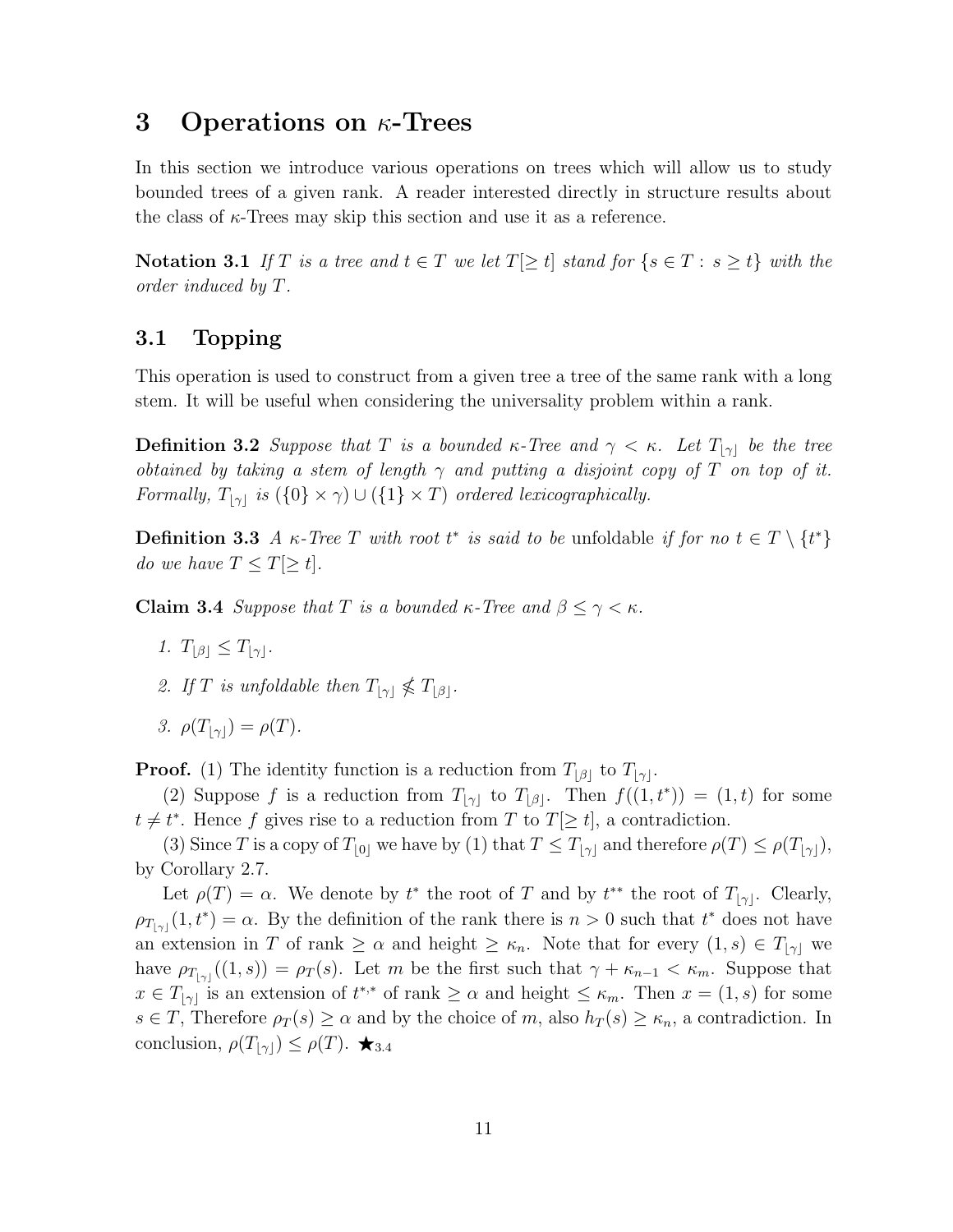#### 3.2 Bunching

The idea of the bunching operation is to produce bounded  $\kappa$ -Trees of arbitrarily large rank  $\lt \kappa^+$ . Let F be the fan tree described in the Example 2.2 above.

**Definition 3.5** Suppose that  $\alpha^* < \kappa^+$  and  $\overline{T} = \langle T_i : i < i^* \rangle$  are bounded  $\kappa$ -Trees. Then the bunch  $\text{Bn}(\bar{T})$  is the  $\kappa$ -Tree obtained by putting at the end of every maximal branch of F a node followed by a disjoint family of copies of  $T_i$ s.



Figure 1: A Bunch  $Bn(\langle T_i : i < i^* \rangle)$ 

**Claim 3.6** (1) Suppose that  $\overline{T} = \langle T_i : i \leq i^* \rangle$  are bounded  $\kappa$ -Trees and let  $T^* = \text{Bn}(\overline{T})$ . Then  $T^*$  is bounded and  $\rho(T^*) \geq \sup\{\rho(T_i) + 1 : i < i^*\}.$ (2) If all  $T_i$  are the same then  $\rho(T^*) = {\rho(T_i) + 1 : i < i^*}.$ 

**Proof.** (1) Clearly,  $T^*$  is bounded. Let  $t^*$  be the root of  $T^*$ . First suppose that there is j such that

$$
\alpha = \rho(T_j) = \max\{\rho(T_i) : i < i^*\}.
$$

Let  $n < \omega$  and let t be the root of the copy of  $T_i$  which is on top of the branch of F whose length is  $\kappa_n$ . Therefore  $\rho_{T^*}(t) \geq \alpha$ , as follows from Claim 2.3(3) by taking the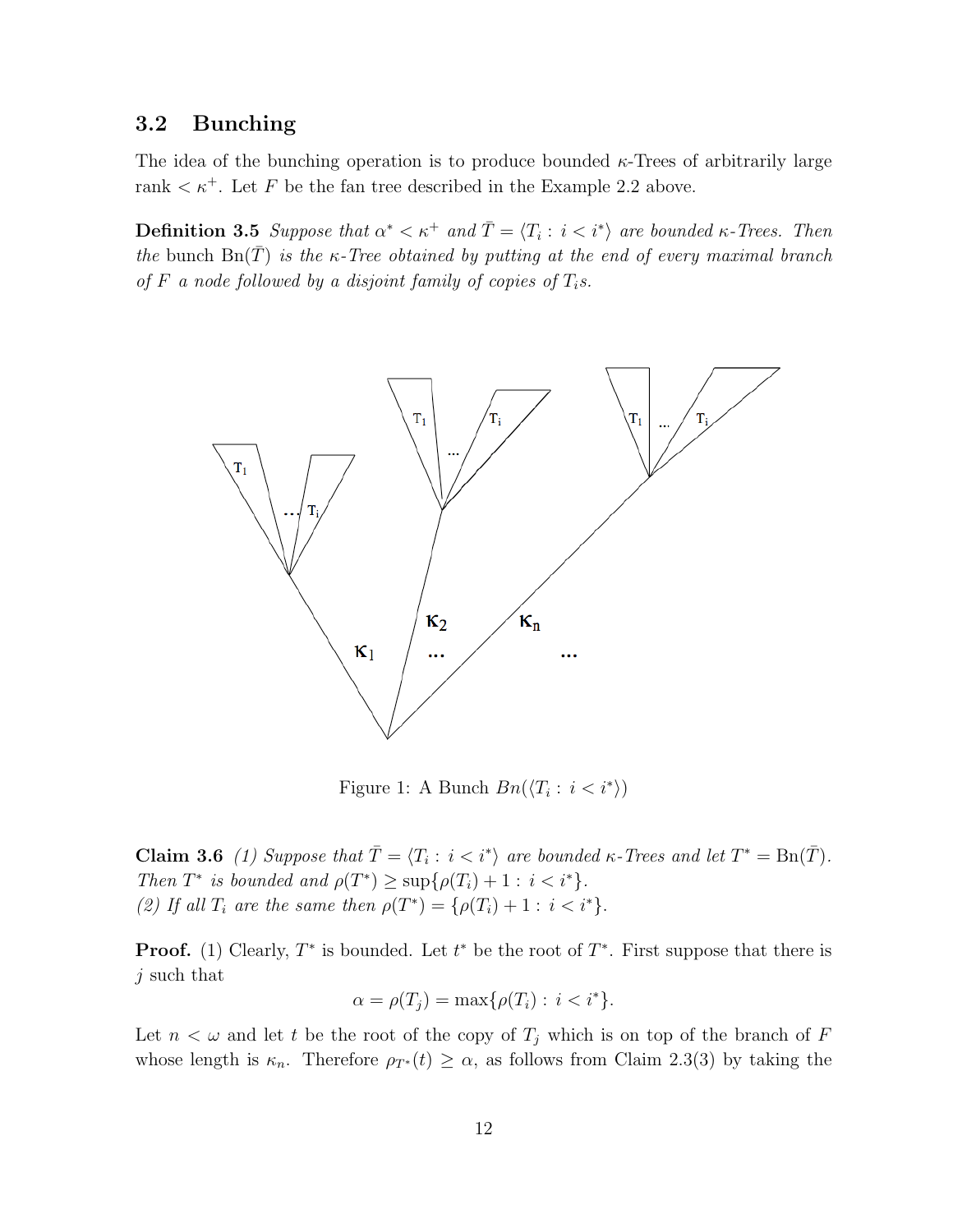reduction from  $T_j$  into  $T^*$  given by mapping  $T_j$  identically into this particular copy of itself. Therefore  $\rho_{T^*}(t^*) \geq \alpha + 1$ .

If there is no such j then we note  $\sup\{i \leq i^* : \rho(T_i) + 1\} > \rho(T_i) + 1$  for any  $i \leq i^*$ and repeat the above argument with an arbitrary  $\beta < \alpha$  in the place of  $\alpha$  above.

(2) Let  $T_i = T$  for all i. Note that then we are in the situation of the first case of the proof of (1), so we can simply follow that argument.  $\star_{3.6}$ 

Corollary 3.7 There is a family  $\{T_{\alpha} : \alpha < \kappa^{+}\}\$  of bounded  $\kappa$ -Trees with

$$
\sup\{\rho(T_{\alpha}): \alpha < \kappa^+\} = \kappa^+.
$$

**Proof.** By induction on  $\alpha$  we construct a bounded tree  $T_{\alpha}$  satisfying  $\rho(T_{\alpha}) \geq \alpha$ . For  $\alpha = 1$  let  $T_1 = F$ . For  $\alpha + 1$  let  $\overline{T}$  consist of a unique element  $T_\alpha$ , and then let  $T_{\alpha+1} = \text{Bn}(\overline{T})$ . For  $\alpha$  limit let  $T_{\alpha} = \text{Bn}(\langle T_{\beta} : \beta < \alpha \rangle)$ .  $\bigstar_{3.7}$ 

In fact, Corollary 3.7 can be improved to obtain a better control on the trees obtained as well as on the ranks. We use the notion of unfoldable trees from Definition 3.3. We isolate a specific property of the trees obtained by the bunching operation which will interest us.

Claim  $3.8$  1. F is unfoldable.

2. Suppose that  $\overline{T} = \langle T_i : i \langle i^* \rangle$  is a sequence of unfoldable  $\kappa$ -Trees. Then  $\text{Bn}(\overline{T})$  is unfoldable.

Proof. (1) has a proof that can easily be extracted from the proof of (2), so let us prove T. Let  $T^* = \text{Bn}(\bar{T})$  and let  $t^*$  be the root of  $T^*$ . Suppose that  $T^*$  is not unfoldable, so let  $t \neq t^*$  be such that  $T^* \leq T^* \geq t$  and let f be a reduction witnessing this.

First suppose that  $t$  is one of the nodes of the bottom copy of  $F$  or the nodes added as an immediate successor of such a branch. Therefore it is a node on a branch of length  $\kappa_n+1$  for some n. Since  $T^*\leq T^*[\geq t]$ , in particular the image of the branch  $B_{n+1}$  of F of length  $\kappa_{n+1}$  is contained in  $T^*[\geq t]$ , and it has to be a branch of length at least  $\kappa_{n+1}$ . Therefore an end segment of this branch is completely within a copy of exactly one  $T_i$ . Let s be any element of that end segment which is not the root of  $T_i$ . Then in particular we have that f maps the copy of  $T_i$  on top of  $B_{n+1}$  into  $T^*[\geq s]$ , which is isomorphic to  $T_i[\geq s']$  for some s' not the root of  $T_i$ . This is a contradiction.

Therefore suppose that t is in a copy of some  $T_i$  on top of some branch of length  $\kappa_n + 1$ . Then argue as above with t in place of s to obtain a contradiction.  $\star_{3.8}$ 

Theorem 3.11 below is an improvement of Corollary 3.7. Its proof will feature two variants on the bunching operation which we isolate in the following definition. In fact,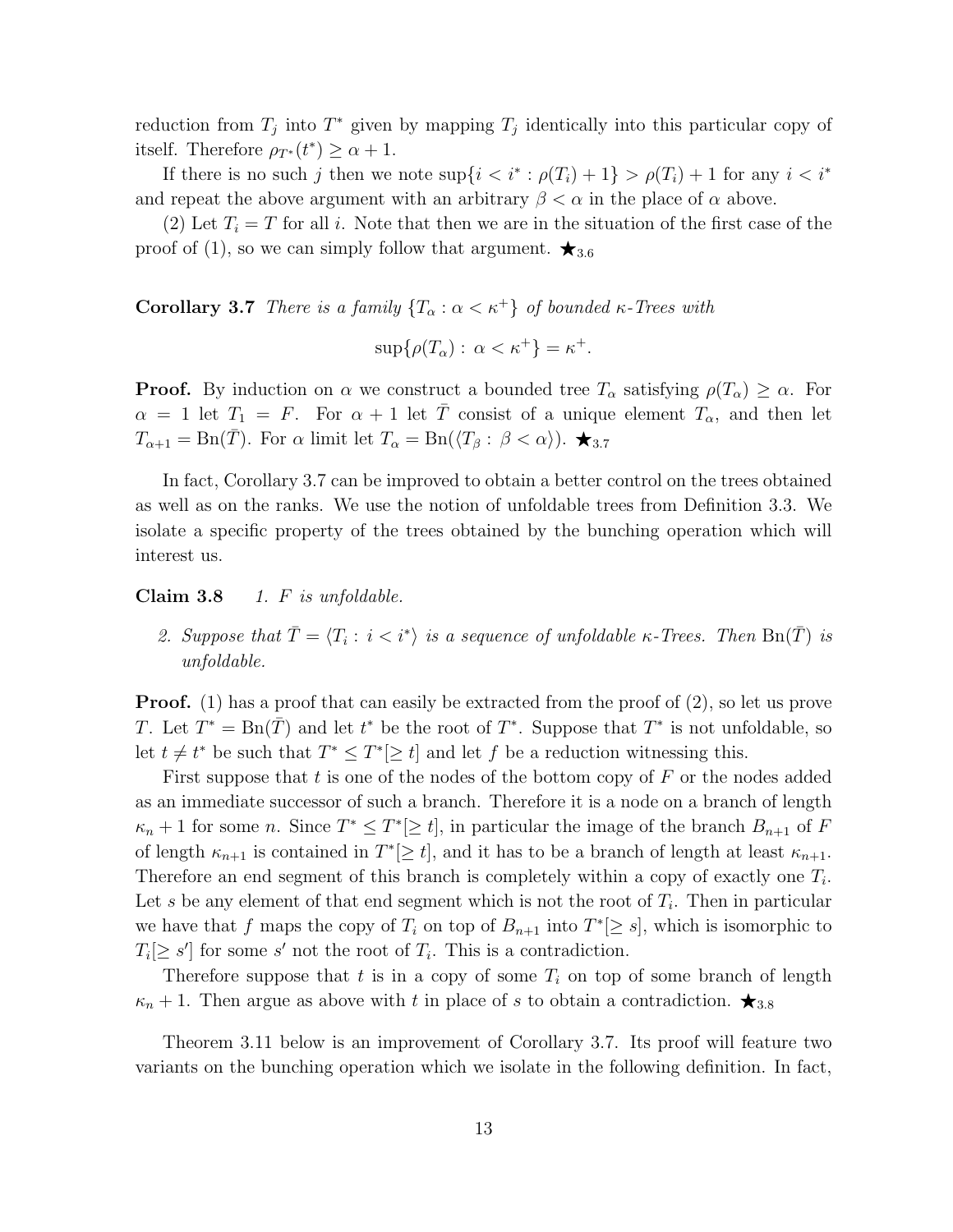the operation of a disjoint bunch is sufficient for the purposes of Theorem 3.11, but we describe the mixed bunch as well, as it seems like an interesting variant.

**Definition 3.9** (1) Suppose that  $\overline{T} = \langle T_n : n < \omega \rangle$  are  $\kappa$ -Trees. Then the mixed bunch of  $\overline{T}$  is the tree  $MBn(\overline{T})$  obtained by putting a copy of  $T_n$  on top of the branch of length  $\kappa_n$  of F.

(2) Suppose that  $\overline{T} = \langle T_i : i < i^* \rangle$  are  $\kappa$ -Trees. Then the disjoint bunch of of  $\overline{T}$  is the tree  $DBn(\overline{T})$  obtained by putting a copy of each  $T_i$  on top of a common root.



Figure 2: A Mixed Bunch  $MBn(\langle T_n : n < \omega \rangle)$  and a disjoint bunch  $DBn(\langle T_i : i < i^* \rangle)$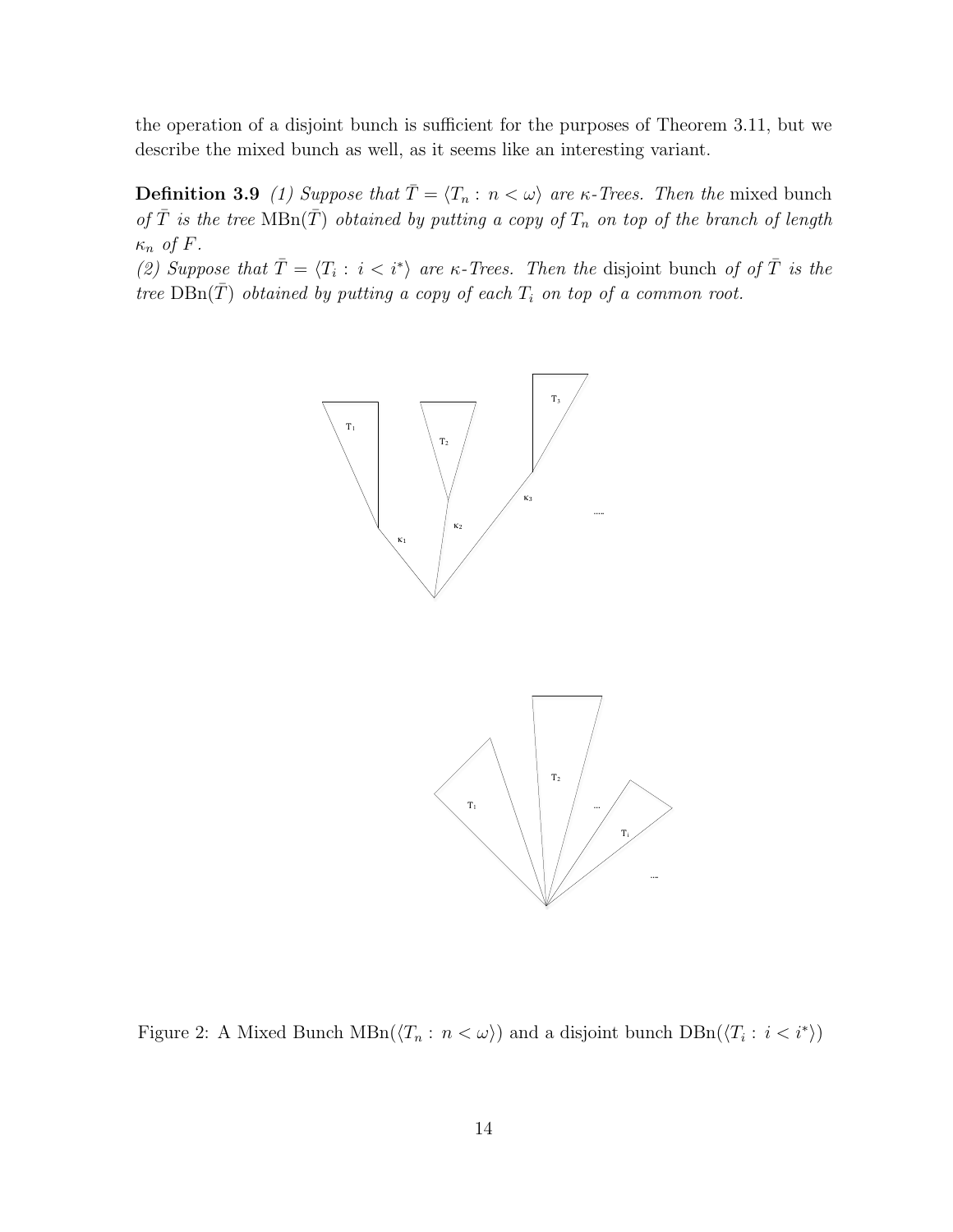Claim 3.10 (1) Suppose that  $\overline{T} = \langle T_n : n \langle \omega \rangle$  are unfoldable  $\kappa$ -Trees with strictly increasing ranks. Then  $T^* = \text{MBn}(\overline{T})$  is unfoldable and satisfies  $\rho(T^*) = \sup_{n \leq \omega} \rho(T_n)$ . (2) Suppose that  $\overline{T} = \langle T_i : i < i^* \rangle$  are unfoldable  $\kappa$ -Trees of increasing rank and  $i^* < \kappa^+$ . Then  $T^* = \text{DBn}(\overline{T})$  is an unfoldable  $\kappa$ -Tree and satisfies  $\rho(T^*) = \sup_{i \leq i^*} \rho(T_i)$ .

Proof. The argument is similar to the ones in the proof of Claim 3.6 and Claim 3.8. (1) Suppose that  $t \in T^* \setminus \{t^*\}$  is such that  $T \leq T[\geq t]$ . Let n be such that t is on the branch of F of length  $\kappa_n$  or in the tree  $T_n$  above that branch. Then the reduction witnessing  $T \leq T[\geq t]$  in particular gives rise to a reduction from  $T_{n+1}$  into  $T_{n[\kappa_n]}$ , which is a contradiction because  $\rho(T_{n\lfloor \kappa_n\rfloor}) = \rho(T_n) < \rho(T_{n+1})$ . Therefore  $T^*$  is unfoldable.

Clearly  $T_n \leq T^*$  for all n, and hence  $\rho(T^*) \geq \alpha \stackrel{\text{def}}{=} \sup_{n \leq \omega} \rho(T_n)$ . Suppose  $\rho(T^*) \geq \alpha+1$ and let  $t \neq t^*$  be such that  $\rho(t) \geq \alpha$ . Let n be such that t is on the branch of F of length  $\kappa_n$  or in the tree  $T_n$  above that branch. Let  $S_n$  denote the branch and the tree  $T_n$  on top of it, so  $S_n$  is isomorphic to  $T_{n\lfloor \kappa n\rfloor}$  whose rank is  $\langle \alpha, \alpha \rangle$  contradiction.

(2) Because  $i^* < \kappa^+$  we have  $|T^*| \leq \kappa$ . Suppose that  $t \in T^* \setminus \{t^*\}$  is such that  $T \leq T[\geq t]$ and let i be such that t is in the copy of  $T_i$  used to construct  $T^*$ . The reduction witnessing  $T \leq T[\geq t]$  in particular gives rise to a reduction from  $T_{i+1}$  into  $T_i$ , a contradiction.

As in (1), since  $T_i \leq T^*$  for all i we have  $\rho(T^*) \geq \alpha \stackrel{\text{def}}{=} \sup_{i \leq i^*} \rho(T_i)$ . If  $\rho(T^*) \geq \alpha + 1$ then there is  $t \in T^*$  such that  $\rho(t) \geq \alpha$  and t is not the root of  $T^*$ . Therefore t is in a copy of some  $T_i$  and we obtain a contradiction as in (1).  $\star_{3.10}$ 

**Theorem 3.11** For every rank  $1 \leq \alpha < \kappa^+$  there is an unfoldable  $\kappa$ -Tree  $T^{\alpha}$  of rank  $\alpha$ .

**Proof.** The proof is by induction on  $\alpha$ . For  $\alpha = 1$  let  $T^1 = F$ . For  $\alpha + 1$  let  $\overline{T} = \langle T^{\alpha} \rangle$ and let  $T^{\alpha+1} = \text{Bn}(\overline{T})$ , so  $T^{\alpha+1}$  is unfoldable by Claim 3.8(2) and has rank  $\alpha + 1$  by Claim 3.6(2). For  $\alpha$  limit we use Claim 3.10(2) and the induction hypothesis.  $\star_{3.11}$ 

#### 3.3 Cutting branches

The idea of the following operation is to associate to every  $\kappa$ -Tree a bounded tree of height  $\kappa$  (but possibly of size  $\kappa^+$ ). This operation will be used to calculate the universality number of the class of  $\kappa$ -Trees, for example in Theorem 5.3.

**Definition 3.12** (1) Let T be a  $\kappa$ -Tree. Let

$$
R(T) = \{r^*(T)\} \cup \{(\alpha, t, n) : \alpha < \kappa^+, t \in T, h(t) < \kappa_n\},\
$$

ordered by letting  $(\alpha, t, n) < (\alpha', t', n')$  if  $\alpha > \alpha'$  or  $\alpha' = \alpha, t < t'$  and  $n \geq n'$ , and letting every  $(\alpha, t, n) \geq r^*(T)$ .

(2) For T as above and  $\alpha^* < \kappa^+$  let  $R_{\alpha^*}(T) = \{r^*(T)\} \cup \{(\alpha, t, n) \in R(T) : \alpha \leq \alpha^*\},\$ with the order inherited from  $R(T)$ .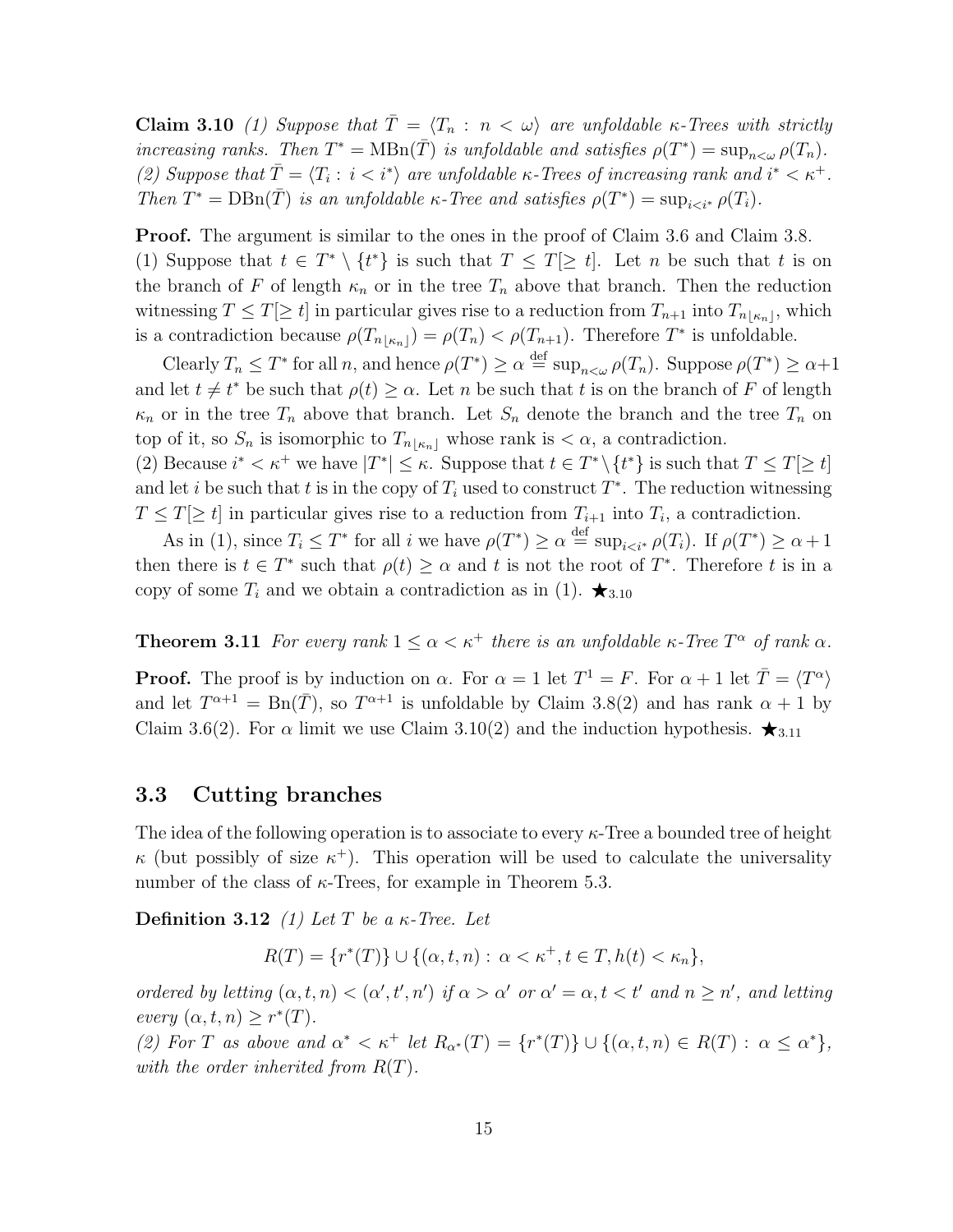**Lemma 3.13** Let T be a  $\kappa$ -Tree.

1.  $R(T)$  is a tree of height at most  $\kappa$  with no  $\kappa$  branches, and so is every  $R_{\alpha^*}(T)$ .

2. T is bounded iff  $T \leq R(T)$ . If T is bounded then  $T \leq R_{\rho(T)}(T)$ .

**Proof.** (1) If  $(\alpha, t, n) \in R(T)$  then the predecessors of  $(\alpha', t', n')$  are clearly well ordered in  $R(T)$ . Suppose that  $\langle (\alpha_i, t_i, n_i) : i < \kappa \rangle$  is increasing in  $R(T)$ . Then there must be  $i^* < \kappa$  such that all  $\alpha_i$  for  $i \geq i^*$  are a fixed  $\alpha$ . Therefore  $\langle t_i : i^* \leq i < \kappa \rangle$  is increasing in T, and all  $t_i$  have height  $\lt \kappa_n$ , a contradiction. We argue similarly for  $R_{\alpha^*}(T)$ .

(2) In the forward direction, let  $f(t) = (\rho_T(t), t, n_T(t))$ . This is well defined because T is bounded, as by Theorem 2.5. If  $t < t'$  we have  $\rho(t) \geq \rho(t')$  so if  $\rho(t) > \rho(t')$  then  $f(t) < f(t')$  and if  $\rho(t) = \rho(t')$  then  $t < t'$  and  $n(t) \geq n(t')$  (by Claim 2.8). Therefore f is a reduction. In the other direction, since  $R(T)$  has no branches of size  $\kappa$  and  $T \leq R(T)$ , T cannot have any branches of size  $\kappa$ .

The last sentence follows from the proof of the forward direction above.  $\star_{3.13}$ 

### 4 Twins and other cofinalities

We consider two functors which make a connection between  $\kappa$ -Trees and trees of size  $\kappa$ and height  $\omega$ . Both of them will be used to compare universality numbers of trees of height  $\omega$  with those of trees of height a singular cardinal of cofinality  $\omega$ . It is convenient to assume that  $\kappa_0 = 0$ .

**Definition 4.1** Suppose that T is a  $\kappa$ -Tree. Then the small twin tw(T) of T is the tree T' of height  $\omega$  such that  $\text{lev}_n(T') = \text{lev}_{\kappa_n}(T')$  with the order induced from T. If T is a tree of size  $\kappa$  and height  $\omega$  then the big twin Tw(T) is a normal  $\kappa$ -Tree T such that  $\text{lev}_{\kappa_n}(T) = \text{lev}_n(T')$  and for every n and  $t \in T'$  of height n, the set of immediate successors of t is in a bijective correspondence  $f_t$  with  $\{t' \in T : h(t') = n + 1 \& t \leq t'\}.$ For any  $\alpha \in [\kappa_n+1,\kappa_{n+1}),$  every point of height  $\alpha$  in T' has exactly one immediate successor, and finally we have that for t of height  $\kappa_n$  and t' of height  $\kappa_{n+1}$ ,  $t \leq_T' t'$  iff  $t \leq_T t'$ . We also have that  $s \leq f_t(s)$  whenever s is an immediate successor of t.

Basic properties of the twinning functors are the following:

- **Claim 4.2** 1. For any  $\kappa$ -Tree T we have tw(T) has an infinite branch iff T is unbounded. If T' is a tree of height  $\omega$  and size  $\kappa$ , then  $Tw(T')$  is unbounded iff T has an infinite branch.
	- 2.  $tw(Tw)(T) = T$ , for any relevant T.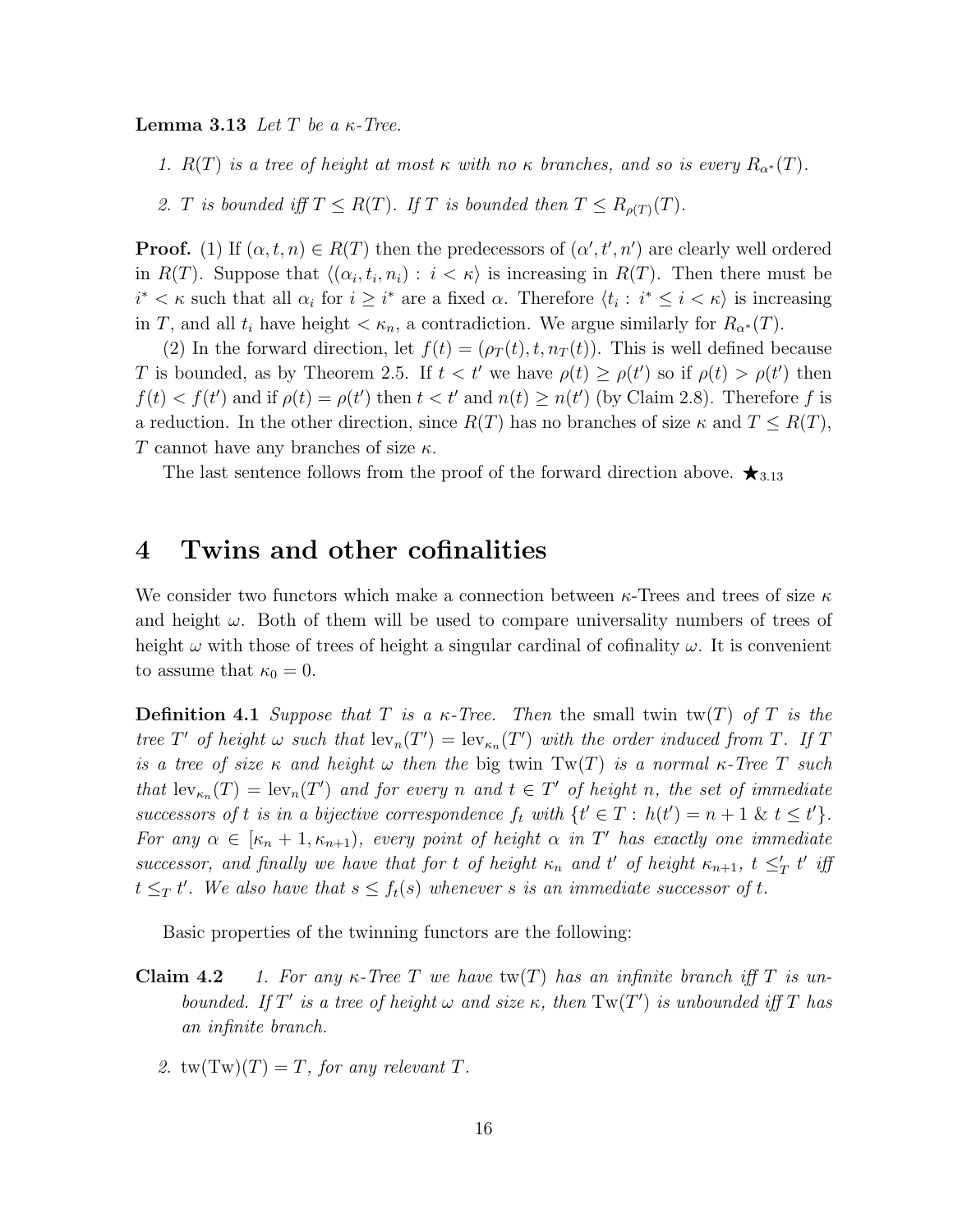- 3. If  $T \leq T'$  are  $\kappa$ -Trees then  $T \leq T' \implies \text{tw}(T) \leq \text{tw}(T')$ , by the same witnessing function.
- 4. Suppose that  $T \leq T'$  are trees of height  $\omega$  and size  $\kappa$ . Then  $Tw(T) \leq Tw(T')$ .

**Proof.** (4) Let  $f: T \to T'$  be a reduction. The Twinning operation gives an embedding of T into Tw(T) which maps level n of T into the level  $\kappa_n$  of Tw(T), and similarly for T'. Let us denote both of these mappings as g. Now we define  $f^* : Tw(T) \to Tw(T')$ so that  $f^*(g(t)) = g(f(t))$  for all  $t \in T$ . Notice that  $f^*$  is a partial reduction and if  $h_{Tw(T)}(t) = \kappa_n$  then  $h_{Tw(T')}(f^*)(t) = \kappa_m$  for some  $m \geq n$ . Also note that  $Tw(T)$  cannot have a maximal branch that terminates at a level  $\alpha \notin {\kappa_n : n < \omega}$ . Therefore we can extend  $f^*$  to a full reduction from  $Tw(T)$  to  $Tw(T')$ .  $\bigstar_{4.2}$ 

### 5 Universals

The universality number of a class of trees is the smallest cardinal number  $\theta$  such that there is a family U of  $\theta$  many members of the class, satisfying that for every T in the class there is  $T' \in \mathcal{U}$  such that  $T \leq T'$ . A family  $\mathcal{U}$  satisfying the latter property is called a universal family.

We can obtain some results about universality of  $\kappa$ -Trees as a consequence of the observations made in the previous section.

**Claim 5.1** The universality number of the class of all  $\kappa$ -Trees is larger or equal to the universality number of the class of all trees of size  $\kappa$  and height  $\omega$ . The same is true if we restrict the former class to bounded members, and the latter to members with no infinite branch.

**Proof.** Suppose that  $U$  is a universal family for the class of all  $\kappa$ -Trees. Let

$$
\mathcal{U}' = \{\text{tw}(T) : T \in U\}.
$$

Suppose that T is any tree of size  $\kappa$  and height  $\omega$ . Therefore there is  $T^* \in \mathcal{U}$  such that  $Tw(T) \leq T^*$ . Hence  $T = Tw(tw(T)) \leq twT^*$ , by Claim 4.2(2) and (3) above. Therefore  $\mathcal{U}'$  is a universal family for the class of all trees of size  $\kappa$  and height  $\omega$ . The latter statement is proved in the same way.  $\star_{5.1}$ 

The following gives an idea about the universality number of  $\kappa$ -Trees and bounded  $\kappa$ -Trees.

Claim 5.2 (1) The universality number of the class of all  $\kappa$ -Trees is 1. (2) The universality number of the class of all bounded  $\kappa$ -Trees is at least  $\kappa^+$ .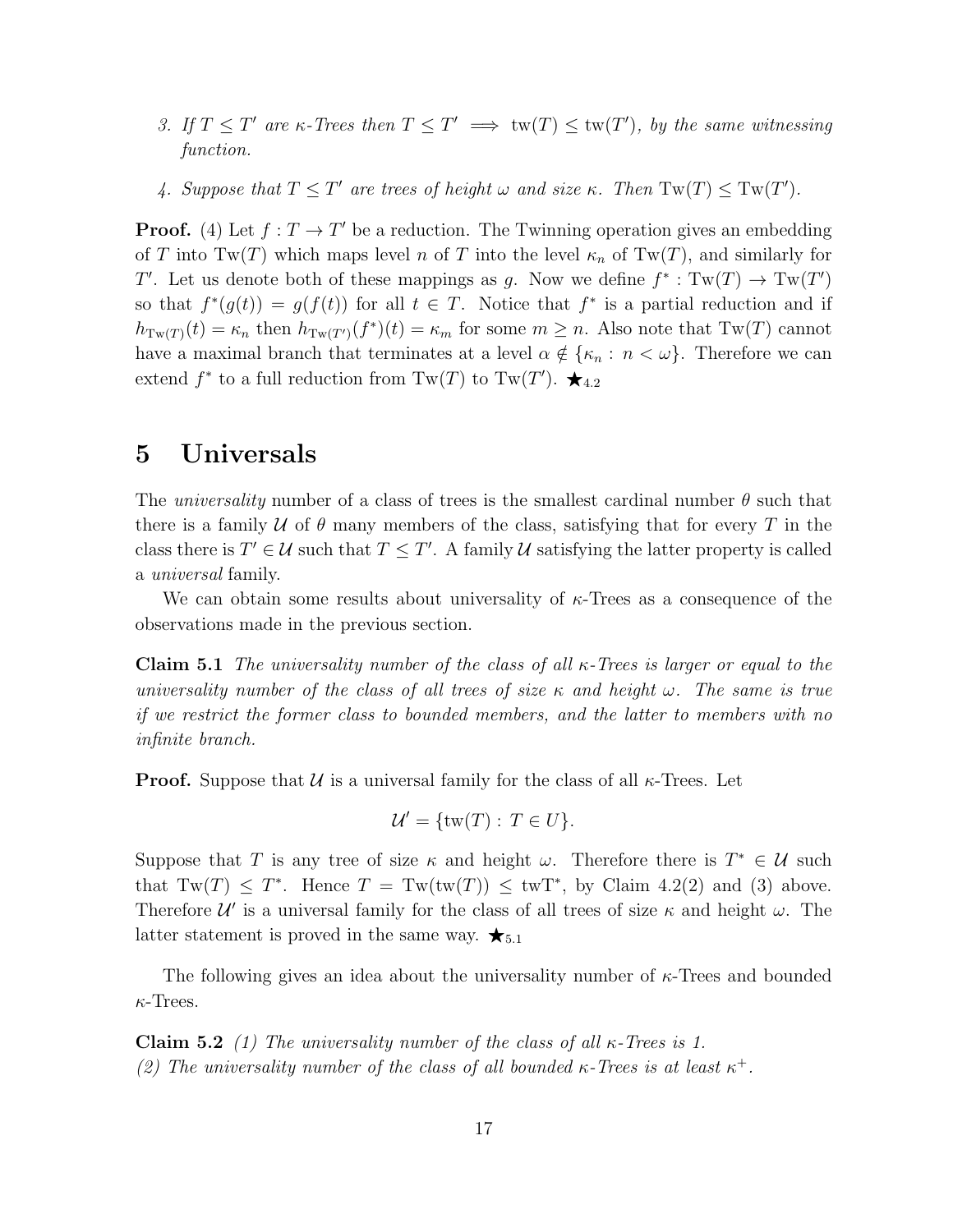**Proof.** (1) Let T be any  $\kappa$ -Tree and view  $\kappa$  as a  $\kappa$ -Tree with one unique branch. We define  $f: T \to \kappa$  by letting  $f(t) = \alpha$  if  $h(t) = \alpha$ . This is clearly a reduction.

(2) Suppose this universality number is 1, as demonstrated by a  $T^*$ . Let  $\alpha = \rho(T)$ . The bunching operation  $\overline{T} = \langle T^* \rangle$  gives rise to a bounded  $\kappa$ -Tree with rank T at least  $\alpha + 1$ . However  $T \leq T^*$ , in contradiction with Corollary 2.7.

Suppose now that the universality number is some  $\lambda \in [2, \kappa]$ , as exemplified by trees  ${T_i : i < \lambda}$ . Then we can construct a bounded  $\kappa$ -Tree  $T^*$  by defining a root and  $\lambda$ many successors of it, on top of *i*-th of which we add a copy of  $T_i$ . This is a  $\kappa$ -Tree which reduces all  $T_i$ . Therefore the universality number is not in [2,  $\kappa$ ].  $\star$ <sub>5.2</sub>

We now have

**Theorem 5.3** The universality number of the class of all bounded  $\kappa$ -Trees is exactly  $\kappa^+$ .

**Proof.** We exhibit a universal family of size  $\kappa^+$ . This suffices by Claim 5.2(2). We consider the ordinal  $\kappa$  as a  $\kappa$ -Tree. Because this tree has a branch of length  $\kappa$ , every bounded  $\kappa$ -Tree T  $\leq$ -embeds into it, simply by mapping every element of T into its height. Let now  $T_{\alpha} = R_{\alpha}(\kappa)$ , for  $\alpha < \kappa^+$  (recall the branch cutting operation from Subsection 3.3). Therefore  $\{T_\alpha : \alpha < \kappa^+\}$  is a family of bounded  $\kappa$ -Trees, and we now claim that it is universal.

Let T be any bounded  $\kappa$ -Tree and let  $f: T \to \kappa$  be a reduction. Let  $\alpha = \rho(T) + 1$ , therefore  $\alpha < \kappa^+$ . Define  $g: T \to T_\alpha$  by letting  $g(t) = (\rho_T(t), f(t), n_T(t))$ . If  $t < t'$  in T then either  $\rho(t) > \rho(t)$ ', or  $\rho(t) = \rho(t)$ ' and  $f(t) < f'(t)$ . At any rate,  $g(t) < g(t')$ .  $\bigstar_{5.3}$ 

Given the above definite results above universality within the class of bounded  $\kappa$ -Trees we may wonder if there are universality results about the bounded  $\kappa$ -Trees within the same rank. We have the following:

**Theorem 5.4** (1) For every  $1 \leq \alpha < \kappa^+$  the universality number of the class of  $\kappa$ -Trees of rank  $\alpha$  is exactly  $\omega$ . Moreover, for every such  $\alpha$  there is a single unfoldable  $\kappa$ -Tree  $T^{\alpha}$ of rank  $\alpha$  such that  $\{T_n^{\alpha} \stackrel{\text{def}}{=} T_{\lfloor \kappa_n \rfloor}^{\alpha} \}$  is a minimal universal family for  $\kappa$ -Trees of rank  $\alpha$ .

(2) For every  $1 \leq \alpha < \kappa^+$  there is a single unfoldable  $\kappa$ -Tree  $T^*_{\alpha}$  of rank  $\alpha + 1$  which is universal for  $\kappa$ -Trees of rank  $\alpha$ .

**Proof.** We commence with a simple lemma.

**Lemma 5.5** Suppose that  $\alpha < \kappa^+$  and that F is a family of  $\kappa$ -Trees of rank  $\alpha$  universal for κ-Trees of rank  $\alpha$ . Then for every  $\beta < \alpha$  and κ-Tree T of rank  $\beta$ , T embeds into some member of F.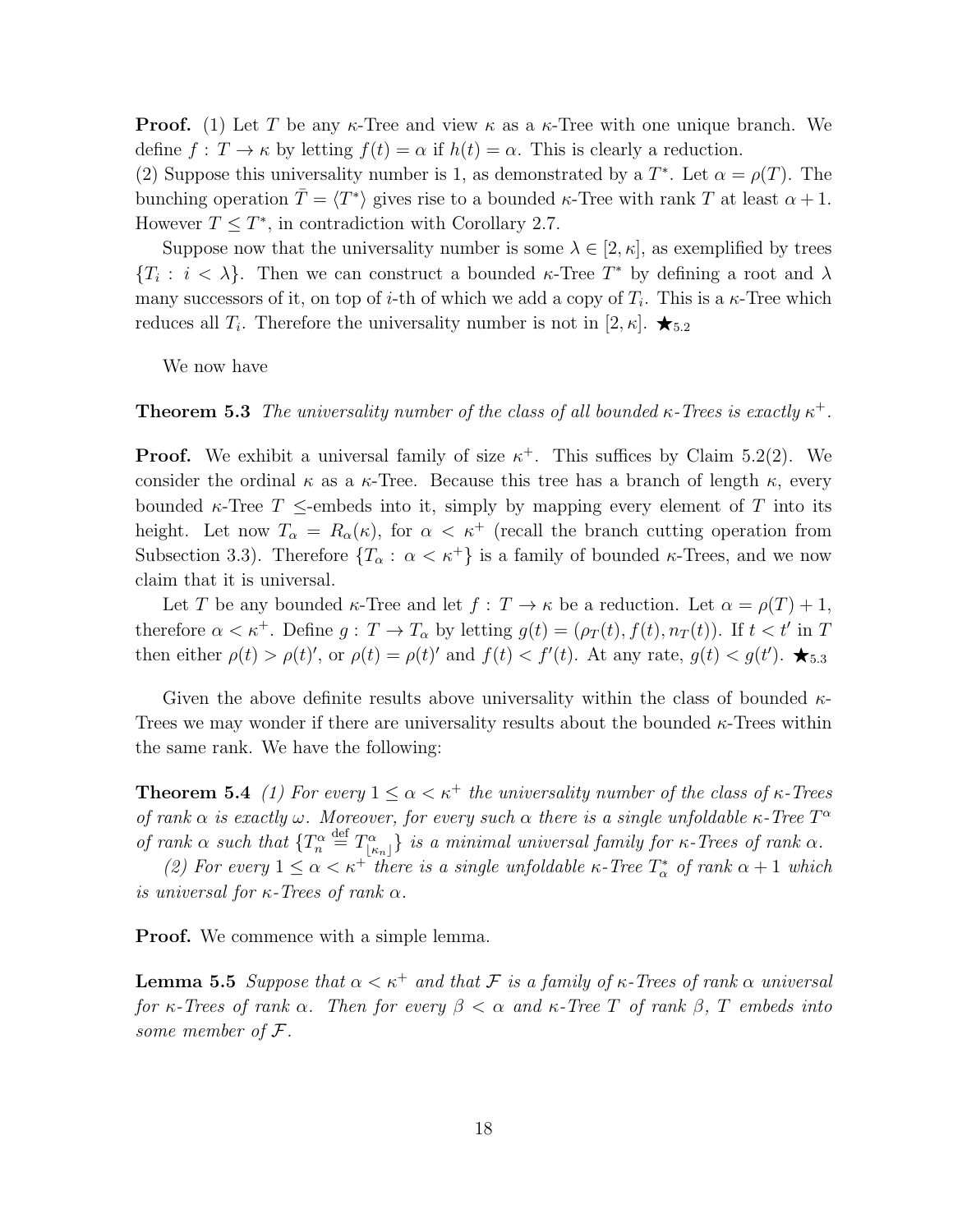**Proof.** For such  $\beta$ , T let T<sup>\*</sup> be the disjoint bunch of T and any tree of rank  $\alpha$ . Clearly  $T^*$  has rank  $\alpha$ , and therefore it embeds into some member of  $\mathcal F$ . The restriction of the witnessing reduction to T demonstrates the lemma.  $\star_{5.5}$ 

We now prove the theorem by induction on  $\alpha$ , proving (1) and (2) simultaneously.

(1) We distinguish several cases of the induction.

For  $\alpha = 1$  let  $T^1 = F$ , and so  $T_n^1 = F_{\lfloor \kappa_n \rfloor}$ . By Claim 3.8(1) trees F is unfoldable and by Claim 3.4(3)  $T_n^1$  are of rank 1. By Claim 3.4(2) we have  $T_{n+1} \nleq T_n$ , so there is no proper subset of  $\{T_n^1 : n < \omega\}$  which can be universal. We now have to prove that every  $\kappa$ -Tree T of rank 1 embeds into some  $T_n$ . Let T be such a tree.

By the definition of the rank, there is  $n = n_T$  such that for every  $t \in T$  of height  $\geq n$  we have  $\rho(t) < 1$ . We define  $f: T \to T_n^1$  by letting for  $s \in T$ , if  $h(s) < \kappa_n$ ,  $f(s)$ be the node on the stem of  $T_n^1$  of height  $h(s)$ . The choice of n implies that for every  $t \in T$  with  $h(t) \geq n$  we have that the whole tree  $T[\geq t]$  has height  $\lt \kappa$ . Therefore for every such t we can choose m with  $h(t) < \kappa_m$  and define f on  $T[\geq t]$  to carry all points s to the branch of F of length  $\kappa_m$ , assigning to each s the unique point  $f(s)$  such that  $h_F(f(s)) = h_{T[>t]}(s).$ 

Let  $1 < \alpha < \kappa^+$ .

<u>Case 1</u>.  $\alpha = \beta + 1$  for some  $\beta$ . We claim that letting  $T^{\alpha} = T^*_{\beta}$  we obtain the desired conclusion. By (2) at  $\beta$  we have that  $T^{\alpha}$  is unfoldable and has rank  $\alpha + 1$ . Therefore by Claim 3.4(2) we have  $T_n^{\alpha} \nleq T_{n+1}^{\alpha}$ . Like in the case  $\alpha = 1$ , for a given tree T of rank  $\alpha$  we let  $n = n_T$  and define a reduction  $f: T \to T^*_{\alpha \lfloor \kappa_n \rfloor}$  by mapping all s of height  $\lt \kappa_n$ to the stem. On the other hand, for any  $t \in T$  of height  $\geq \kappa_n$  we have that the rank of  $T[\geq t]$  is at most  $\beta$ , and so by Lemma 5.5,  $T[\geq t]$  embeds into  $T^*_{\alpha}$ .

<u>Case 2</u>.  $\alpha$  is a limit ordinal. Let  $T^{\alpha} = DBn(\langle T^{\beta} : \beta < \alpha \rangle)$ , so by Claim 3.10(2),  $T^{\alpha}$ is unfoldable and has rank  $\alpha$ . The rest of the proof follows closely the proof of Case 1.

(2) If we are given  $T^{\alpha}$  let  $T^*_{\alpha}$  be  $DBn(\langle T^{\alpha} \, : \, n \langle \omega \rangle)$ . It is easily seen that  $T^*_{\alpha}$  has rank  $\alpha + 1$ , it is unfoldable and satisfies  $T_n^{\alpha} \leq T_{\alpha}^*$  for all n. Therefore it is universal for trees of rank  $\alpha$ .  $\bigstar_{5.4}$ 

### 6 Incomparable  $\kappa$ -Trees

In this section we are concerned with the antichains of  $\kappa$ -Trees. We commence by showing that consistently there can be large antichains of  $\kappa$ -Trees in every rank  $\geq 2$ .

We shall use the following useful and well known claim.

**Claim 6.1** Suppose that T and T' are  $\kappa$ -Trees and  $T \leq T'$ . Then there is a reduction  $f: T \to T'$  satisfying  $h(t) = h(f(t))$  for all  $t \in T$ .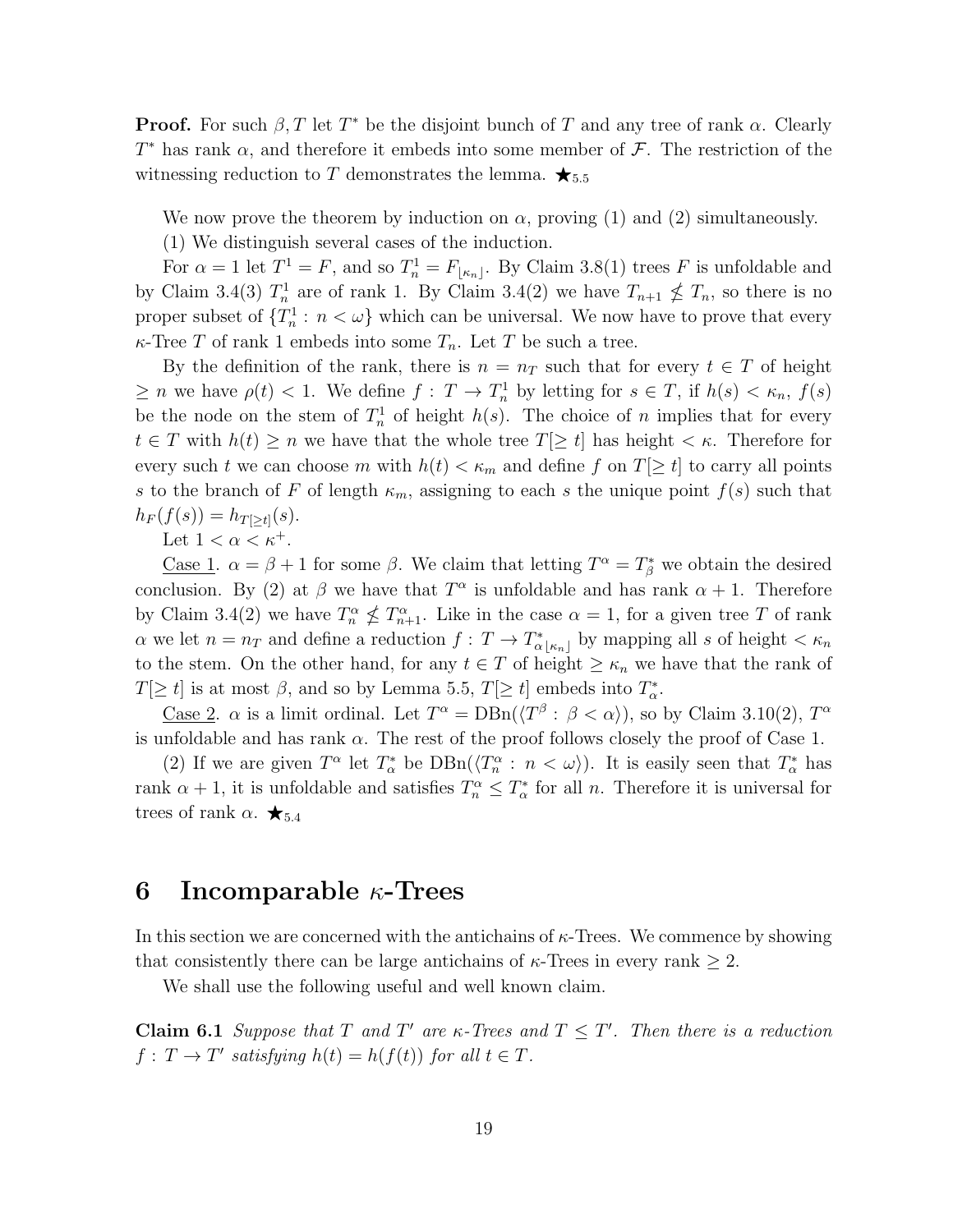**Proof.** Let  $g: T \to T'$  be any reduction and define  $f(t) = g \restriction h(t)$ . Note that the fact that g is a reduction implies that  $h(g(t)) \ge g(t)$  for any  $t \in T$ , so f is well defined. If  $s \leq_T t$  then  $g(s) \leq_{T'} g(t)$ , and hence  $g(s) \upharpoonright h(s) = g(t) \upharpoonright h(s) \leq g(t)$ , but since  $h(s) < h(t)$  we also obtain  $g(s) \restriction h(s) < g(t) \restriction h(s)$ . Therefore f is a reduction.  $\bigstar_{6.1}$ 

We call the reductions satisfying the requirement of Claim 6.1 *level preserving* reductions.

**Theorem 6.2** Suppose  $\lambda, \theta$  are cardinals such that  $\mu \stackrel{\text{def}}{=} 2^{\lambda \leq \theta} \leq \kappa$ , and  $\rho < \kappa^+$ . Then there is a family of  $\mu$  many pairwise incomparable  $\kappa$ -Trees of rank  $\rho$ <sup>3</sup>

**Proof.** Let  $\langle S_\alpha : \alpha < \mu \rangle$  be a family of copies of the tree  $\theta > \lambda$ , therefore each  $S_\alpha$  is a tree of size  $\kappa$ -Tree (here we have used  $\lambda^{<\theta} \leq \kappa$ ). Let  $\{f_i : i < \mu\}$  list all level preserving reductions from  $S_\alpha$  into  $S_\beta$  for  $\alpha \neq \beta < \mu$ . We shall extend each  $S_\alpha$  into a tree  $T_\alpha$  by selecting certain cofinal branches of  $S_{\alpha}$  and attaching a copy of a  $\kappa$ -Tree of rank  $\rho$  on top of it, as described below. The purpose of these extensions is to assure that no  $f_i$ extends into a reduction between  $T_{\alpha}$  and  $T_{\beta}$  for  $\alpha \neq \beta$ . Since we are using up to  $\mu$  cofinal branches, we are again using  $\mu \leq \kappa$  to assure that  $T_{\alpha}$ 's are  $\kappa$ -Trees.

Let  $\{T_j^*: j < \omega\}$  list a universal family of trees of rank  $\rho$ , which exists by Theorem 5.4. By induction on  $i < \mu$  we consider  $f_i$ . The inductive hypothesis is that for each  $\alpha < \mu$  and  $j < i$  we have a tree  $S^j_\alpha$  such that  $S^0_\alpha = S_\alpha$  and  $\langle S^j_\alpha : j < i \rangle$  forms a sequence of trees that end-extend each other, while in the union  $S^{0,i}_{\alpha}$  the tree  $S_{\alpha}$  has been extended by putting terminal nodes and a copy of some  $\kappa$ -Tree of rank  $\leq \rho$  on top of  $\lt \mu$  cofinal branches of the original  $S_{\alpha}$ . We assume that each cofinal branch of  $S_{\alpha}$  has been extended at most once.

At stage *i* of the induction, there are unique  $\alpha, \beta$  such that  $f_i : S_\alpha \to S_\beta$ . For  $\gamma \notin {\alpha, \beta}$  let  $S^i_{\gamma} = S^{0,i}_{\gamma}$ . Next we choose a cofinal branch  $b^i_{\alpha}$  in  $S_{\alpha}$  which still does not have a terminal node in  $S_{\alpha}^{0,i}$  (this is possible since there are  $\mu$  many cofinal branches in  $S_\alpha$ , of which we only used  $\langle \mu \rangle$ . Since  $f_i$  is a level preserving reduction, the image  $b^i_\beta = f_i$ " $b^i_\alpha$  is a cofinal branch of  $S_\beta$ .

The first possibility is that  $b^i_\beta$  still does not have a terminal node in  $S^{0,i}_\beta$  $\beta^{0,i}$ . Then extend  $S_\alpha^{0,i}$  to  $S_\alpha^i$  by putting a terminal node and a copy of  $T_0^*$  on top of  $b_\alpha^i$  if  $\rho > 1$ , or  $F_{\lfloor 1 \rfloor}$  if  $\rho = 1$ . Extend  $S^{0,i}_{\beta}$ <sup>0,*i*</sup> to  $S^i_\beta$  by putting a terminal node and a copy of the fan F on top of  $b^i_\beta.$ 

Note that  $f_i$  cannot be extended to a level preserving reduction from  $S^i_\alpha$  to  $S^i_\beta$  because any such reduction would have to move a  $\kappa$ -Tree of rank  $\rho$  into F, or  $F_{|1|}$  if  $\rho = 1$  into F, which is in contradiction with Claim 2.3. The second possibility is that there is already

<sup>&</sup>lt;sup>3</sup>Added in proof: In a recent preprint [SchTh] Philip Schlicht and Katherine Thomspon have sketched a construction of  $\kappa$  many incomparable  $\kappa$ -Trees, without any cardinal arithmetic assumptions.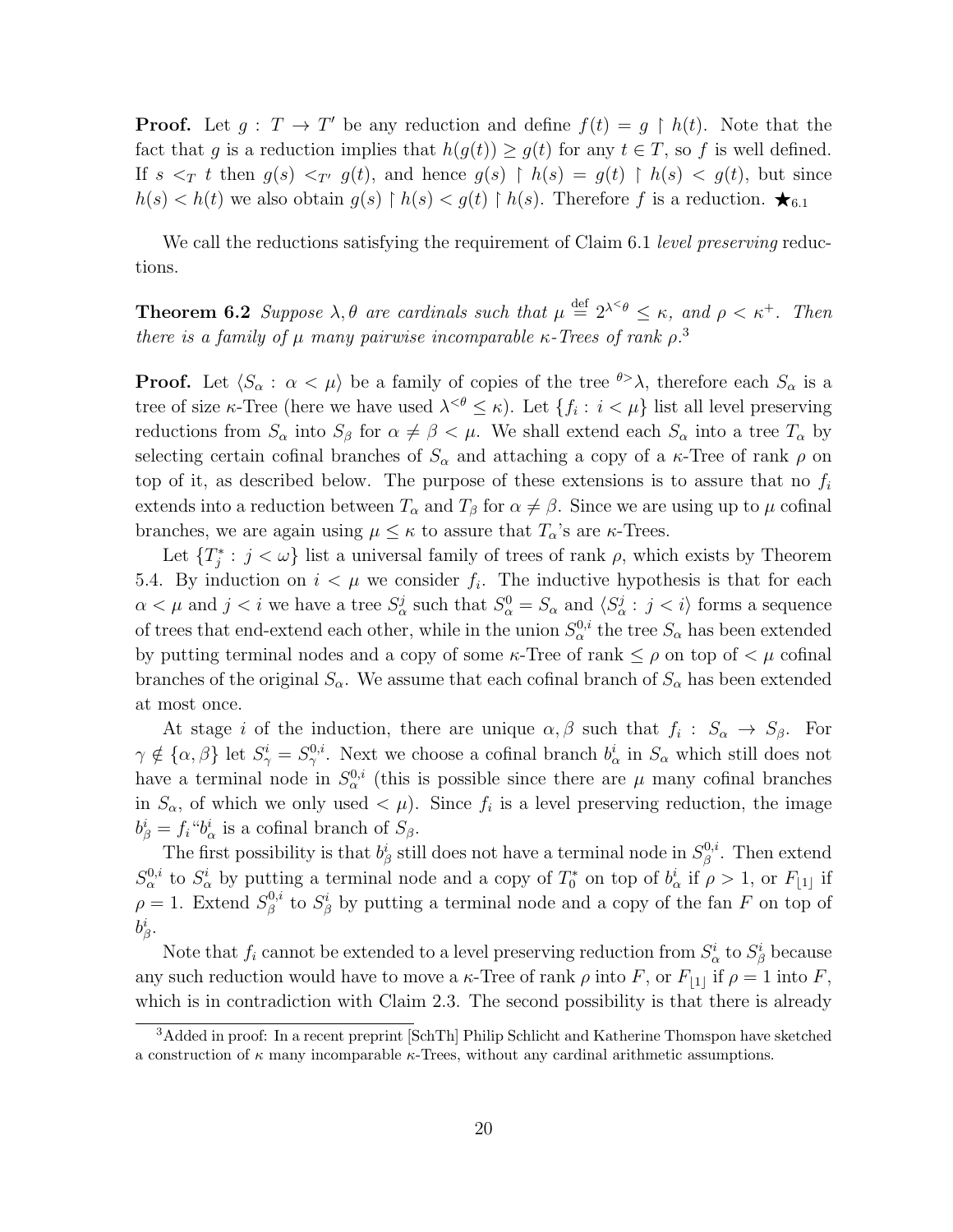a  $\kappa$ -Tree T of rank  $\delta \leq \rho$  on top of  $b^i_\beta$ . By the choice of the family  $\{T^*_j : j < \omega\}$  there must be j such that  $T_j^*$  does not embed into T. We choose some such j and place  $T_j^*$  on top of  $b^i_\alpha$ .

At the end let  $T_{\alpha}$  be the union of all  $S_{\alpha}^{i}$ . It is clear that  $\rho(T_{\alpha}) \geq \rho$ . Since  $\kappa$  is of cofinality  $\omega$  we cannot have  $\mu = \kappa$ , by König's Lemma. Therefore  $\mu < \kappa$ . If there is a reduction from  $T_{\alpha}$  to  $T_{\beta}$  for some  $\alpha \neq \beta$  then there is a level preserving reduction f, by Claim 6.1. However, f would have to extend some  $f_i$ , which was made impossible by the step i of the induction.  $\star_{6.2}$ 

## **7** A covering theorem for  $\lambda^{cf(\lambda)}$

In this section we prove some results about  $(\lambda, \kappa)$ -Trees, i.e. trees of singular cardinality λ without branches of length  $κ = cf(λ)$ . Such trees arise from consideration of the game  $EF_{\kappa}^{c,<\lambda}(A, B)$  on chain models A and B of length  $\kappa$ . In particular, we prove a covering theorem which can be seen as a generalization of the covering theorem of the Baire space  $\omega^\omega$  .

We fix  $\lambda$  strong limit singular of cofinality  $\kappa$ , along with a continuous cofinal sequence  $\langle \lambda_{\xi} : \xi < \kappa \rangle$  of cardinals in  $\lambda$  such that  $2^{\lambda_{\xi}} \leq \lambda_{\xi+1}$ . We shall throughout make the usual identification between  $\kappa \lambda$  and  $\lambda^{\kappa}$ .

We equip the set  $\lambda^{\kappa}$  with the topology generated by the neighbourhoods

$$
N(f, \beta) = \{ g : \kappa \to \lambda : g \upharpoonright \beta = f \upharpoonright \beta \},
$$

for  $f \in \Lambda$  and  $\beta < \lambda$ . Note that in this topology there is a dense subset of  $\lambda^{\kappa}$  of size  $|\bigcup_{\xi<\kappa}\lambda^{\lambda_{\xi}}|=\lambda$ , the topology is 0-dimensional and each open set is the union of  $\lambda$  closed sets. We make an expected definition:

**Definition 7.1** A set  $A \subseteq \lambda^{\kappa}$  is  $\Pi_1^1$  if there is an open set  $B \subseteq \lambda^{\kappa} \times \lambda^{\kappa}$  (in the product topology where each copy of  $\lambda^{\kappa}$  has the topology described above) such that for every  $f \in \kappa \lambda$ 

$$
f \in A \iff \forall g \left( (f, g) \right) \in B). \tag{2}
$$

A set is  $\Sigma_1^1$  if its complement is  $\Pi_1^1$  and it is  $\Delta_1^1$  if it is both  $\Pi_1^1$  and  $\Sigma_1^1$ .

Now we introduce some notation:

Let T denote the class of trees of cardinality  $\leq \lambda$  and height  $\leq \kappa$  with no branches of length κ. Let  $pair : \lambda \times \lambda \to \lambda$  be the standard bijection. If  $f, g \in \kappa \lambda$ , let  $\langle f, g \rangle \in \kappa \lambda$  be a function such that  $\langle f, g \rangle (pair(\alpha, \beta)) = pair(f(\alpha), g(\beta))$  for  $\alpha, \beta \in \lambda$ . Let  $\sigma : \beta \to \lambda \to \lambda$ be a bijection.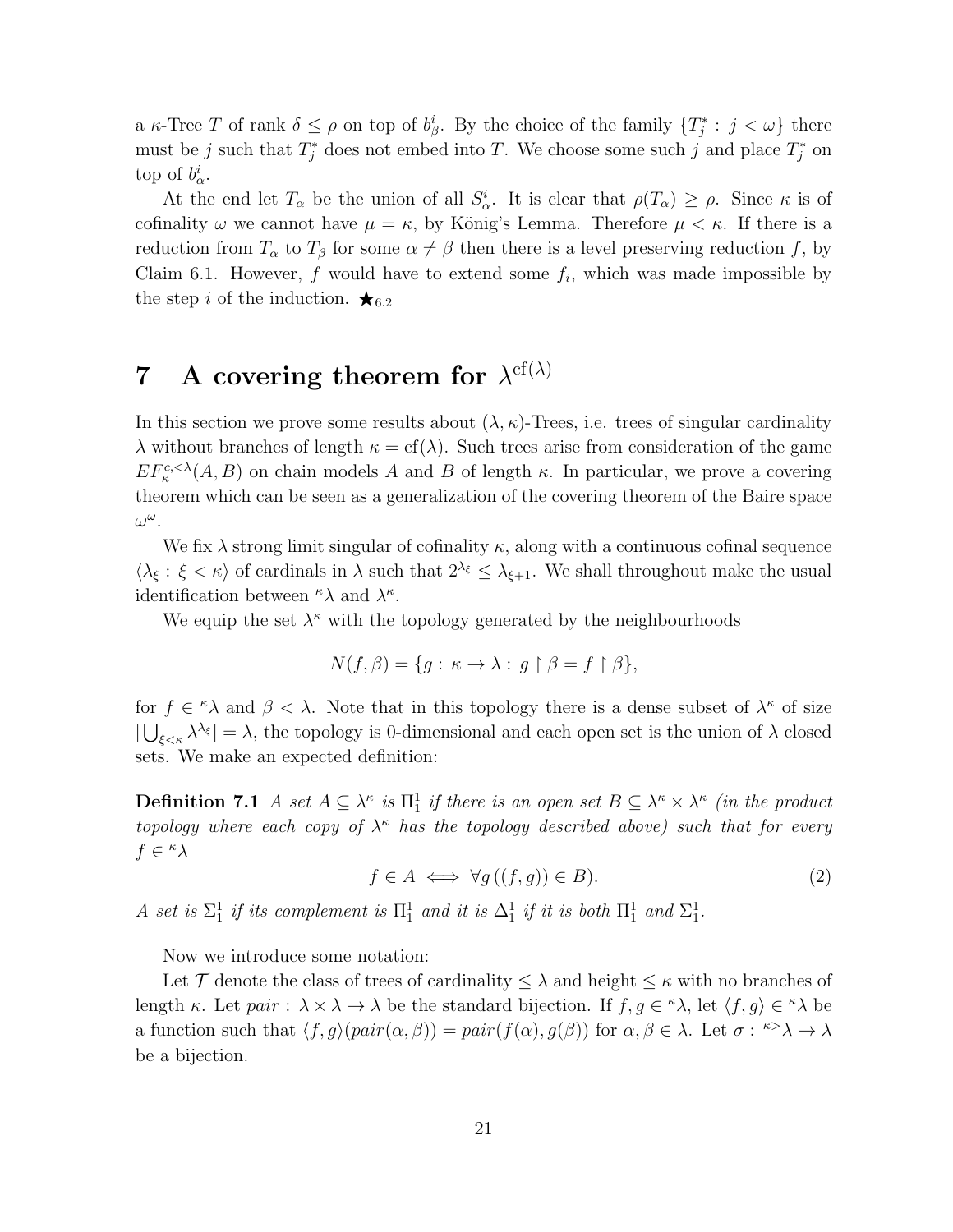Now we shall fix a bijection H between  $\kappa(\mathcal{P}(\lambda))$  and  $\kappa\lambda$  which has the following properties. Namely, identifying  $\mathcal{P}(\lambda)$  with  ${}^{1}\mathcal{P}(\lambda)$  the function H induces an injection F from  $\mathcal{P}(\lambda)$  to  $\kappa \lambda$ . We require this injection F to have the property that there is a sequence  $\langle F_{\xi} : \xi < \kappa \rangle$  of injections  $F_{\xi} : \mathcal{P}(\lambda_{\xi+1} \setminus \lambda_{\xi}) \to \lambda_{\xi+2} \setminus \lambda_{\xi+1}$  such that for any  $A \subseteq \lambda$  the value  $F(A) \in {}^{\kappa} \lambda$  is a function such that  $F(A)(\lambda_{\xi}) = F_{\xi}(A \cap (\lambda_{\xi+1} \setminus \lambda_{\xi}))$ . Such an H is easy to find, by constructing first the functions  $F_{\xi}$ . For most of the this sections we shall only work with the function  $F$ , but the whole of function  $H$  will be needed once we start talking about chain models in Theorem 7.8.

If  $f : \kappa \to \lambda$ , we denote the initial segment  $\langle f(0), \ldots, f(\beta), \ldots \rangle_{\beta < \alpha}$  by  $\bar{f}(\alpha)$ . By a tree on  $\lambda^{\leq \kappa}$  we mean a subset of  $\lambda^{\leq \kappa}$  which is closed under initial segments. Respectively, a tree on  $\lambda^{<\kappa} \times \lambda^{<\kappa}$  we mean a set T of pairs  $(\bar{f}(\alpha), \bar{g}(\alpha))$  such that if  $(\bar{f}(\alpha), \bar{g}(\alpha))$  and  $\beta < \alpha$ , then  $(\bar{f}(\beta), \bar{g}(\beta)).$ 

**Example 7.2** Let  $\text{Tr} = \{F(\sigma^T): T \text{ is a tree on } \lambda^{\leq \kappa}\}\$ . Therefore  $\text{Tr} \subseteq \lambda^{\kappa}$  and we claim that it is closed. Suppose that f is in the closure of Tr, hence for every  $\beta < \lambda$ there is  $g_{\beta} \in N(f, \beta)$  and some tree  $T_{g\beta}$  such that  $F(\sigma^{\alpha}T_{g\beta}) = g_{\beta}$ . If  $\zeta < \xi_1 < \xi_2$  then  $g_{\lambda_{\xi_1}}(\lambda_{\zeta}) = g_{\lambda_{\xi_1}}(\lambda_{\zeta}) = f(\lambda_{\zeta}),$  therefore  $F_{\zeta}(\sigma^{\alpha}T_{g_{\lambda_{\xi_1}}}\cap(\lambda_{\zeta+1}\setminus\lambda_{\zeta})) = F_{\zeta}(\sigma^{\alpha}T_{g_{\lambda_{\xi_2}}}\cap(\lambda_{\zeta+1}\setminus\lambda_{\zeta})).$ Let  $A = \bigcup_{\zeta < \kappa} F_{\zeta}^{-1}$  $\zeta^{-1}(\sigma^{\alpha}T_{g_{\lambda_{\xi}}}\cap(\lambda_{\zeta+1}\setminus\lambda_{\zeta})),$  where  $\xi\in(\zeta,\kappa)$  is arbitrary. The discussion above shows that A is well defined. Let  $T^* = \sigma^{-1}(A)$ , so  $T^* \subseteq \lambda^{\leq \kappa}$ . Now if  $g \in T^*$  and h is an initial segment of g we have  $\sigma(g) \in A$  and therefore for some  $\zeta < \xi < \kappa$  we have  $\sigma(g) \in F_{\zeta}^{-1}$  $\zeta^{-1}(\sigma^u T_{g_{\lambda_{\xi}}}\cap(\lambda_{\zeta+1}\setminus\lambda_{\zeta}))$ . Hence  $\sigma(g)\in\sigma^u T_{g_{\lambda_{\xi}}}$  and so  $g\in T_{g_{\lambda_{\xi}}}$ . Therefore  $h \in T_{g_{\lambda_{\xi}}}$  and we can show that  $h \in T^*$  by reversing the implications. Therefore  $T^*$  is a tree and by its definition  $F(T^*) = f$ , showing that  $f \in \text{Tr}$ .

If  $f = F(\sigma^T) \in \text{Tr}$  we denote the tree T by  $T_f$ . Let

 $TO = \{f : T_f \text{ has no branches of length } \kappa\}.$ 

It can be checked that this set is  $\Pi_1^1$ .

**Proposition 7.3 (Boundedness Theorem)** Suppose  $B \subseteq \mathcal{TO}$  is  $\Sigma_1^1$ . Then there is  $g \in \mathcal{TO}$  such that  $T_f \leq T_g$  for all  $f \in B$ .

**Proof.** If T is a tree on  $\lambda^{<\kappa} \times \lambda^{<\kappa}$  and  $f \in \kappa \lambda$ , let

$$
T(f) = \{\overline{g}(\alpha) : (\overline{f}(\alpha), \overline{g}(\alpha)) \in T\}.
$$

Note that  $|T(f)| \leq \lambda$ . Let  $S = \{(\bar{f}(\alpha), \bar{g}(\alpha)) : f \in \text{Tr}, \bar{g}(\alpha) \in T_f\}$ . Now  $S(f) = T_f$  for all  $f \in \text{Tr}$  and

 $f \in \mathcal{TO} \iff S(f)$  has no branches of length  $\kappa$ .

Let  $T$  be a tree such that

 $f \in B \iff T(f)$  has a branch of length  $\kappa$ .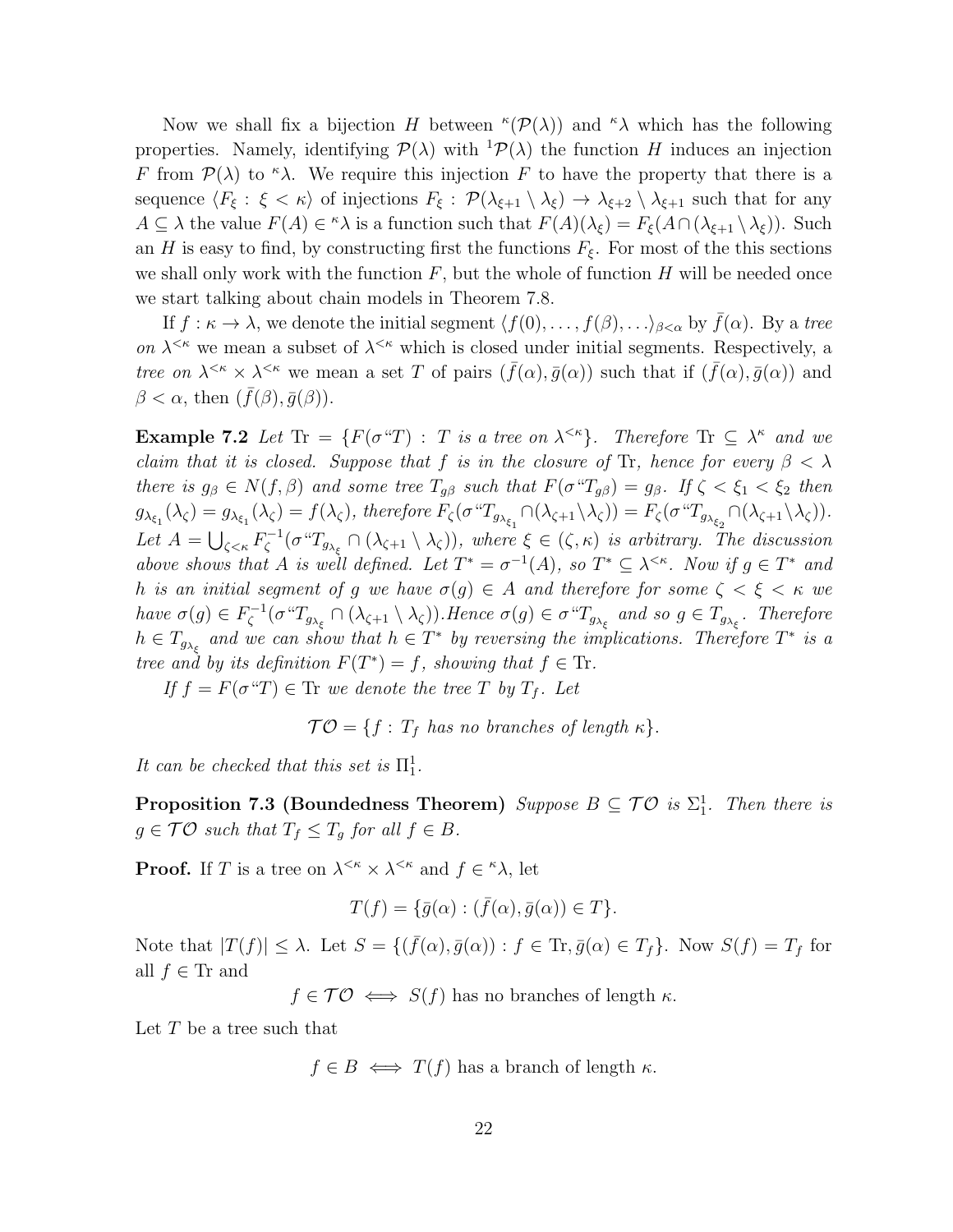Let T' be the tree of triples  $({\bar f}(\alpha),{\bar g}(\alpha),{\bar h}(\alpha))$  such that  ${\bar g}(\alpha) \in S(f)$  and  ${\bar h}(\alpha) \in T(f)$ . If T' has a branch of length  $\kappa$  then we get  $f \in B \setminus \mathcal{TO}$ . To prove  $T_f \leq T'$  for all  $f \in B$ , let  $f \in B$  be arbitrary. Let  $(\bar{h}(\alpha))_{\alpha \leq \kappa}$  be a branch of length  $\kappa$  in  $T(f)$ . For  $\bar{g}(\alpha) \in S(f)$ let

$$
\phi(\bar{g}(\alpha)) = (\bar{f}(\alpha), \bar{g}(\alpha), \bar{h}(\alpha)).
$$

Now  $\phi: S(f) \to T'$  is order-preserving.

To prove the corresponding result for all  $\Pi_1^1$ -sets, we present the basic *tree-representation* of  $\Pi_1^1$ -sets. This emerges in the same natural way as in the space  $\omega_{\omega}$ .

**Lemma 7.4** A set  $A \subseteq \kappa \lambda$  is  $\Pi_1^1$  if and only if there is a relation  $R \subseteq \lambda^{\leq \kappa} \times \lambda^{\leq \kappa}$  such that

$$
f \in A \iff \forall g \exists \alpha R(\bar{f}(\alpha), \bar{g}(\alpha)). \tag{3}
$$

**Proof.** If A and B satisfy  $(2)$ , then

$$
R = \{ (\bar{f}(\alpha), \bar{g}(\alpha)) : N((f, g), \alpha) \subseteq B \}
$$

satisfies (3). Conversely, if A and B satisfy (3), then

$$
B = \bigcup \{ N((f,g),\alpha) : R(\bar{f}(\alpha),\bar{g}(\alpha)) \}
$$

satisfies (2).

**Proposition 7.5** Let  $A \subseteq \kappa \lambda$ . A is  $\Pi_1^1$  if and only if there is a tree T on  $\lambda^{\leq \kappa} \times \lambda^{\leq \kappa}$ such that

$$
f \in A \iff T(f) \text{ has no branches of length } \kappa. \tag{4}
$$

**Proof.** Suppose A is  $\Pi_1^1$  and R is as in (3). Let

$$
T = \{ (\bar{f}(\alpha), \bar{g}(\alpha)) : \forall \beta \leq \alpha \neg R(\bar{f}(\alpha), \bar{g}(\alpha)) \}.
$$

Hence  $f \in A$  if and only if  $T(f)$  has no branches of length  $\kappa$ . For the converse, suppose such a T exists. Let

$$
R(\bar{f}(\alpha), \bar{g}(\alpha)) \iff \exists \beta \leq \alpha(\bar{f}(\beta), \bar{g}(\beta)) \notin T.
$$

Now  $f \in A$  if and only if  $\forall g \exists \alpha R(\bar{f}(\alpha), \bar{g}(\alpha))$ . Thus A is  $\Pi_1^1$ .

Suppose A is  $\Pi_1^1$  and T is a tree such that (4) holds. If  $g \in \mathcal{TO}$ , let

$$
A^{T,g} = \{ f \in \mathbb{R} \lambda : T(f) \le T_g \}.
$$

Then clearly,  $A^{T,g} \subseteq A$  for  $g \in \mathcal{TO}$ , and  $\lambda^{<\kappa} = \lambda$  implies  $\bigcup_{g \in \mathcal{TO}} A^{T,g} = A$ . Using the functions  $\sigma$  and F it is not hard to see that the sets  $A^{T,g}$  are  $\Sigma_1^1$  subsets of A.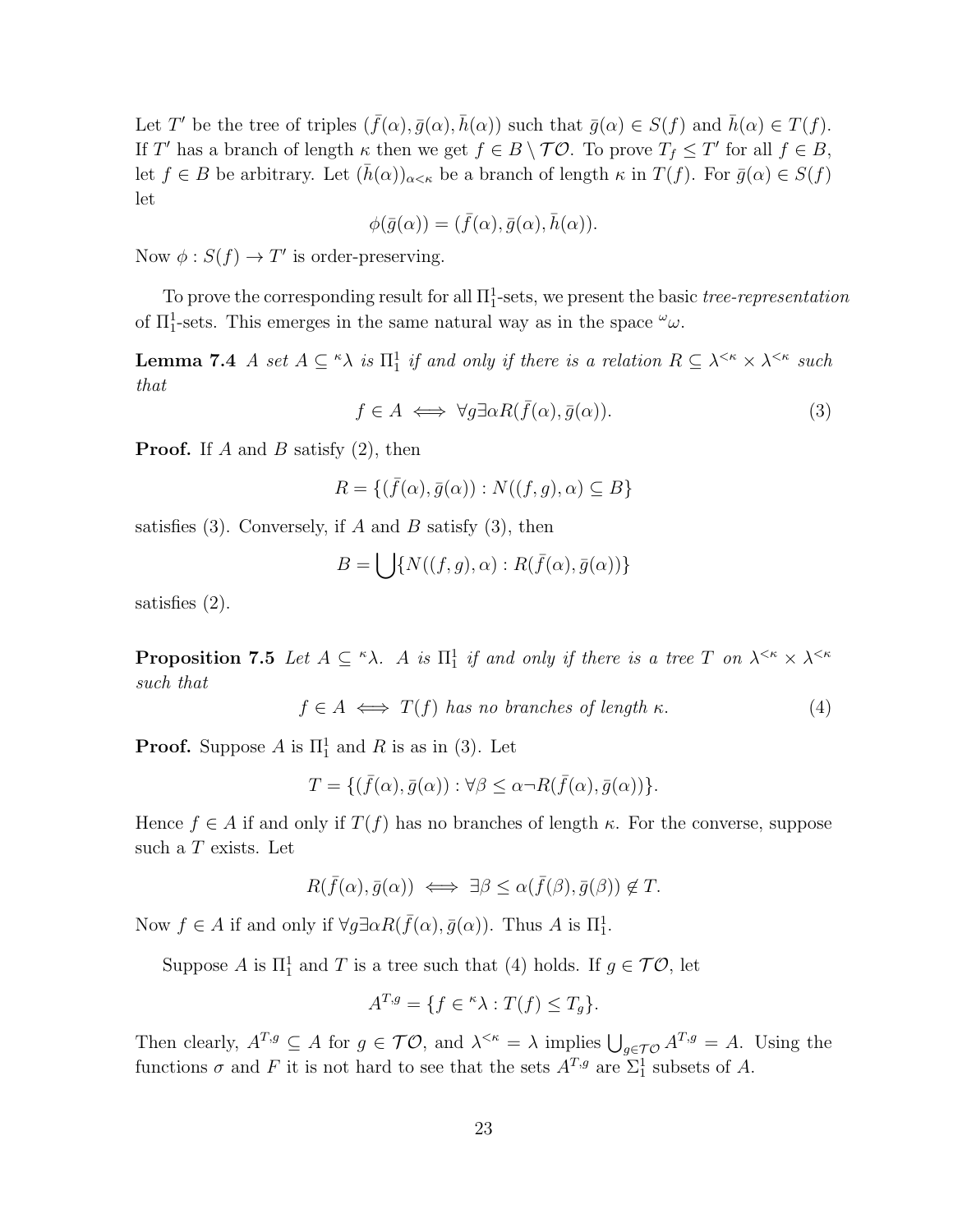**Proposition 7.6 (Covering Theorem)** Suppose A is  $\Pi_1^1$  and T is a tree such that

 $f \in A \iff T(f)$  has no branches of length  $\kappa$ .

Suppose  $B \subseteq A$  is  $\Sigma^1_1$ . Then there is  $g \in \mathcal{TO}$  such that  $B \subseteq A^{T,g}$ .

**Proof.** Let S be a tree such that  $f \in B$  if and only if  $S(f)$  has a branch of length  $\kappa$ . Let T' be the tree of triples  $({\bar f}(\alpha),{\bar g}(\alpha),{\bar h}(\alpha))$  such that  ${\bar g}(\alpha) \in T(f)$  and  ${\bar h}(\alpha) \in S(f)$ . If T' has a branch of length  $\kappa$ , then  $f \in B \setminus A$ . Let  $T_e \cong T'$ . To prove  $B \subseteq A^{T,e}$ , let  $f \in B$ . Let  $(\bar{h}(\alpha))_{\alpha<\kappa}$  be a branch of length  $\kappa$  in  $S(f)$ . For  $\bar{g}(\alpha) \in T(f)$  let  $\phi(\bar{g}(\alpha)) = (\bar{f}(\alpha), \bar{g}(\alpha), \bar{h}(\alpha))$ . Now  $\phi : T(f) \to T'$  is order-preserving, whence  $f \in A^{T,e}$ .

Corollary 7.7 (Boundedness Theorem) Suppose A is  $\Pi_1^1$  and T is a tree such that

 $f \in A \iff T(f)$  has no branches of length  $\kappa$ .

Then A is  $\Delta_1^1$  if and only if there is  $g \in \mathcal{TO}$  such that  $\forall f \in A(T(f) \leq T_g)$ .

We finish the section by showing how these ideas and the concept of chain isomorphism join to give us at strong limit singular cardinals an analogue of the cornerstone of the analysis of countable models using descriptive set theory. Recall that we have fixed a cofinal  $\kappa$ -sequence  $\vec{\lambda} = \langle \lambda_{\xi} : \xi < \kappa \rangle$  in  $\lambda$ . We shall only consider chain models with  $\lambda$  as the universe and a decomposition  $\langle A_{\alpha} : \alpha < \kappa \rangle$  such that every  $A_{\alpha}$  is a subset of some  $\lambda_{\beta}$ , and vice verse, every  $\lambda_{\beta}$  is a subset of some  $A_{\alpha}$ . Let us call these  $\vec{\lambda}$ -chain models. Recall that we have fixed a bijection  $H: {}^{\kappa}P(\lambda) \to {}^{\kappa}\lambda$ . If A is a  $\vec{\lambda}$ -chain model with decomposition  $\bar{A} = \langle A_{\alpha} : \alpha < \kappa \rangle$ , then and  $\langle A \rangle \frown \bar{A}$  is in the domain of H and it is mapped to some  $f \in \kappa \lambda$ . We say that A is coded by f. The orbit of A is the set of  $g \in \kappa \lambda$  which code some B (and a decomposition of it) chain-isomorphic to A. The orbit depends on the function H.

**Theorem 7.8** Suppose that  $\lambda$  is a singular strong limit cardinal of cofinality  $\kappa$ . Then the orbit of a  $\vec{\lambda}$ -chain model A of cardinality  $\lambda$  and length  $\kappa$  is a  $\Sigma_1^1$ -set in the space  $\kappa\lambda$  equipped with the above topology. The orbit is  $\Delta_1^1$  iff there is a  $(\lambda, \kappa)$ -Tree T such that for any chain model B of cardinality  $\lambda$  and length  $\kappa$ , I has a winning strategy in  $EFD_T^{c,<\lambda}(A, B)$  if and only if  $A \not\cong_{chain} B$ .

**Proof.** Suppose A is a  $\vec{\lambda}$ -chain model with decomposition  $\langle A_{\alpha} : \alpha \langle \kappa \rangle$ . Let  $\tau$  be a strategy of I in  $EF_{\kappa}^{c,<\lambda}(A, B)$  in which the  $\alpha$ th move is for  $\alpha = \nu + 2n$ ,  $\nu = \bigcup \nu$ , a sequence that enumerates  $\lambda_{\nu+n} \setminus \bigcup_{\beta < \nu+n} \lambda_\beta$  in A, and for  $\alpha = \nu + 2n + 1$ ,  $\nu = \bigcup \nu$ , a sequence that enumerates  $\lambda_{\nu+n} \setminus \bigcup_{\beta < \nu+n} \lambda_\beta$  in B. Note that the strategy is independent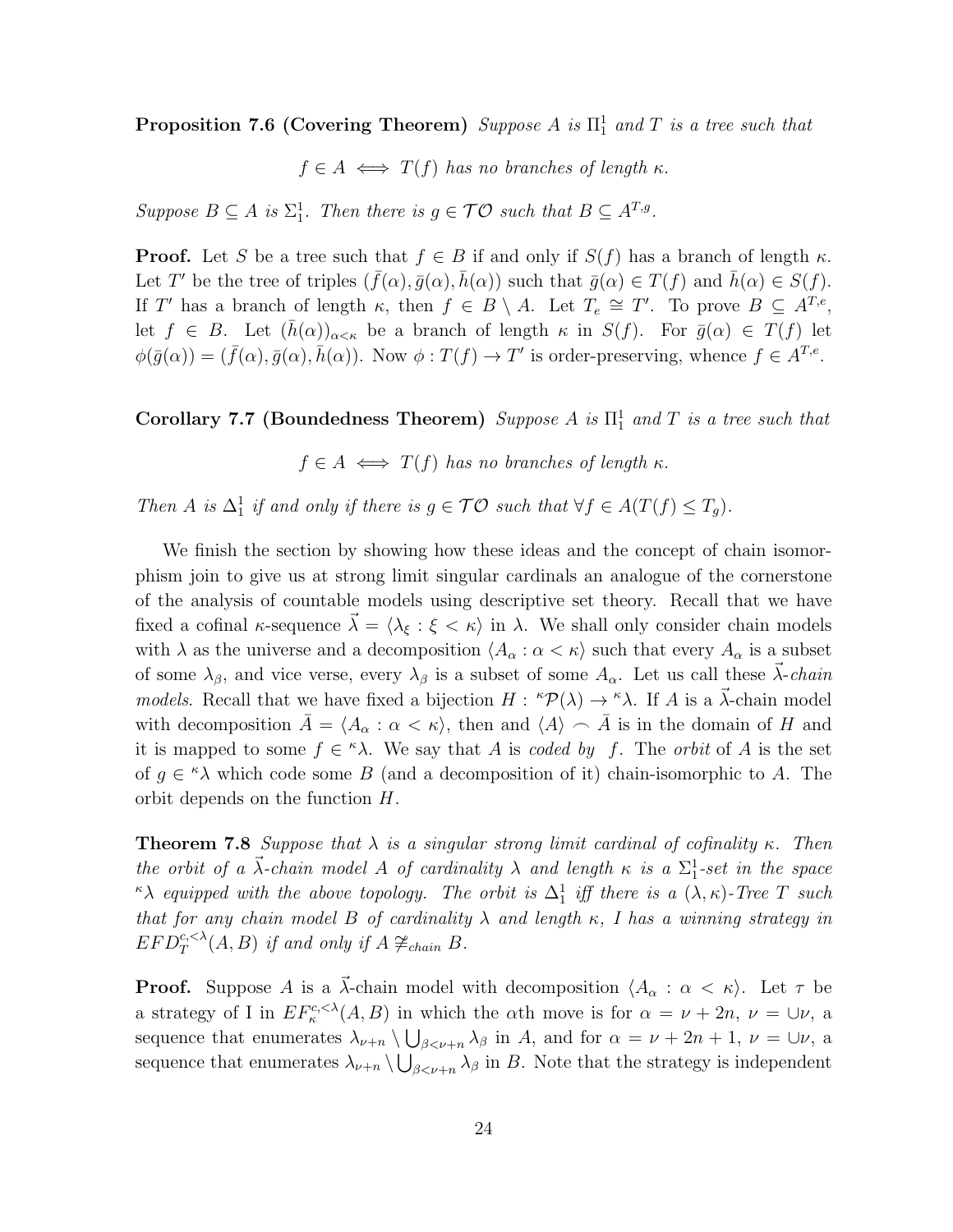of B. For any  $\vec{\lambda}$ -chain model B with some decomposition  $\langle B_{\alpha} : \alpha < \kappa \rangle$  let  $S(B)$  be the tree of plays in which I has used  $\tau$  and II has played but has not lost yet. Then for all  $B,$ 

 $A \not\cong_{chain} B \iff S(B)$  has no branches of length  $\kappa$ .

This set if  $\Pi_1^1$  by Proposition 7.5, so the orbit of A, which is the complement of this set, is  $\Sigma^1_1$ .

If the set  $\{B : A \cong_{chain} B\}$  is  $\Delta_1^1$ , then we can apply Boundedness Theorem to its complement. Therefore there is a tree T of cardinality  $\lambda$  without branches of length  $\kappa$ such that

 $A \not\cong_{chain} B$  implies  $S(B) \leq T$ .

We can now show that

A  $\neq_{chain} B$  iff player I has a winning strategy in  $EFD_{\sigma T}^{c,<\lambda}(A, B)$ :

Suppose  $A \not\cong_{chain} B$ . Then  $S(B) \leq T$ . Hence I wins  $EFD_{\sigma T}^{c,<\lambda}(A,B)$  with the strategy τ. On the other hand, if  $A \cong_{chain} B$ , then II wins  $EF^{c,<\lambda}_{\kappa}(A, B)$ , so I cannot win  $EFD_{\sigma T}^{c,<\lambda}(A,B)$ .  $\bigstar_{7.8}$ 

If  $\lambda = \kappa = \omega$ , then every orbit is  $\Delta_1^1$  and the Scott height of A is - essentially - the tree T of the above Theorem. So Theorem 7.8 generalizes the Scott analysis of countable models to chain models of singular strong limit cardinality.

### References

- [Eh] A. Ehrenfeucht, An application of games to the completeness problem for formalized theories, Fundamenta Mathematicae, vol. 49, pg. 129-141, (1961).
- [ChKe] C. C. Chang and H. J. Keisler, Model theory, North-Holland, 1st edition 1973, latest edition (1990).
- [Fr1] R. Fraüssé, Sur une nouvelle classification des systèmes de relations, Comptes Rendus (Mathématique), vol. 230 pg. 10221024 (1950).
- $[Fr2]$  R. Fraüssé, Sur quelques classifications des systmes de relations, Ph.D. thesis, University of Paris (1953); published in Publications Scientifiques de l'Université d'Alger, sér. A 1, pg. 35-182,  $(1954)$ .
- [GoHr] R. Gostanian and K. Hrbaček, , On the Failure of the Weak Beth Property, Proceedings of the American Mathematical Society, vol. 58, no. 1 pg. 245-249, (1976).